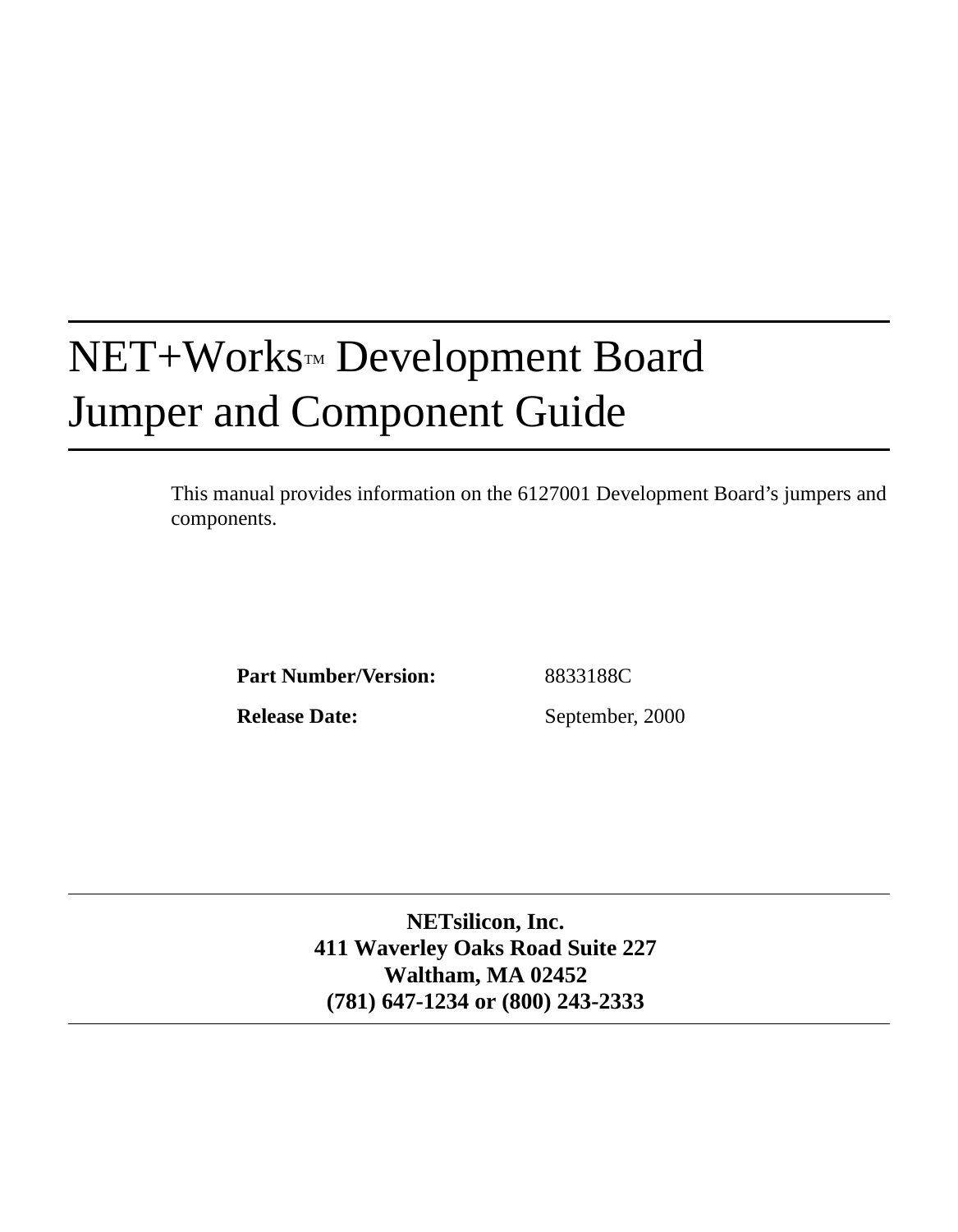#### **Important**

No title to or ownership of the software described in this document or any of its parts, including patents, copyrights and trade secrets, is transferred to customers. It is against the law to decipher, decompile, or develop source code for the software described in this document, or knowingly allow others to do so.

NETsilicon makes no representations or warranties regarding the contents of this document. Information in this document is subject to change without notice and does not represent a commitment on the part of NETsilicon. This manual is protected by United States Copyright Law, and may not be copied, reproduced, transmitted or distributed, in whole or part, without the express prior written permission of NETsilicon.

## **Copyright Notice**

© 2000 NETsilicon, Inc. Printed in the United States of America. All rights reserved.

## **Trademarks**

ARM is a registered trademark of Advanced RISC Machines, Limited.

Green Hills Software and the Green Hills logo are trademarks, and MULTI is a registered trademark of Green Hills Software, Inc.

NETsilicon, the NETsilicon logo and NET+Works are trademarks of NETsilicon, Inc.

NET+ARM is a trademark of ARM Limited and is exclusively sublicensed to NETsilicon, Inc.

pSOS+ and pRISM+ are trademarks of Wind River Systems, Inc.

VxWorks is a registered trademark and Tornado is a trademark of Wind River Systems, Inc.

All other brand and product names are trademarks, service marks, registered trademarks, or registered service marks of their respective companies.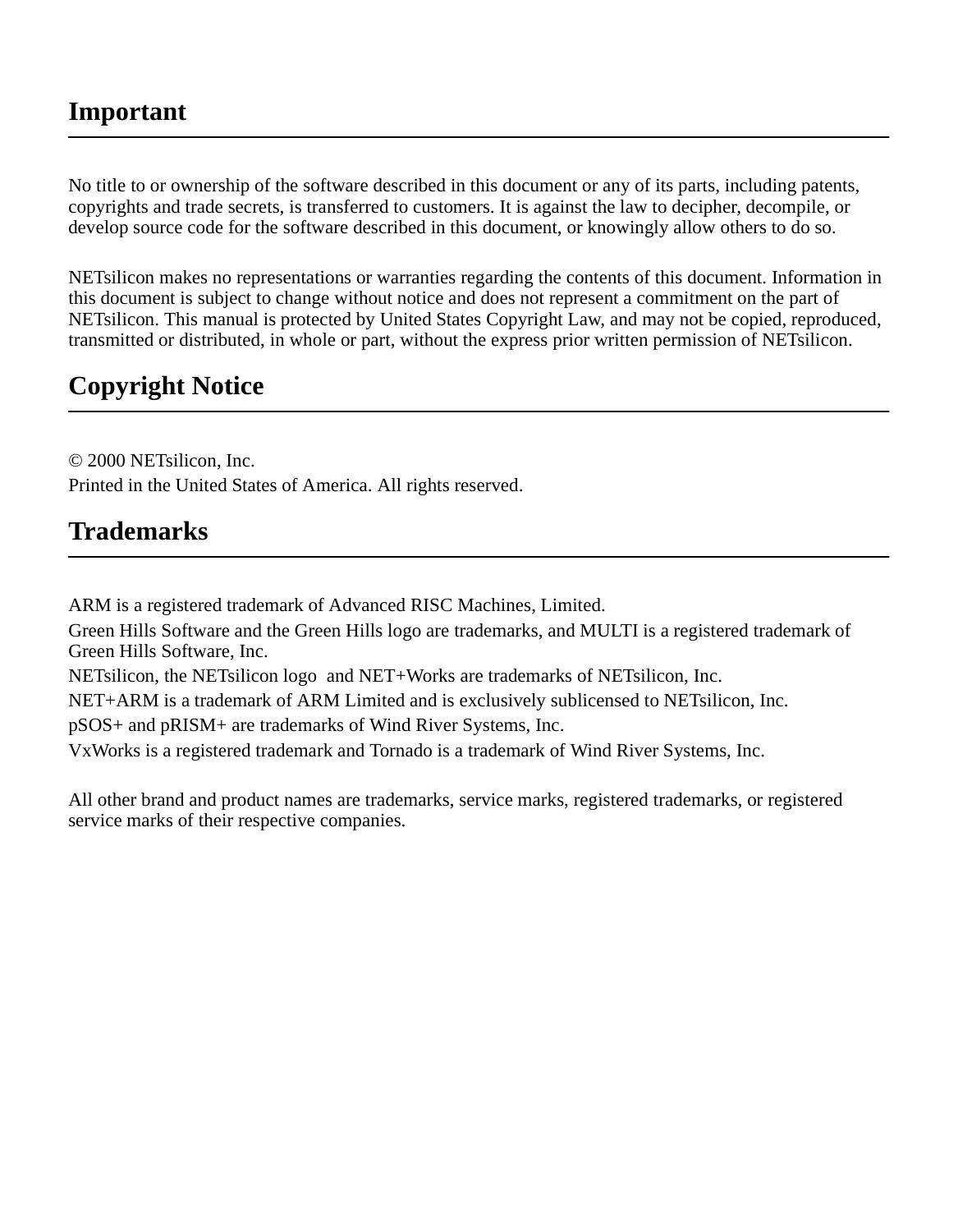We invite your comments and recommendations about both our products and our documentation. In the event that you have a question or technical problem with this product, you can contact us as follows:

| <b>Documentation Comments</b>   | techpubs@netsilicon.com                                                                             |
|---------------------------------|-----------------------------------------------------------------------------------------------------|
| <b>Technical Support</b>        | Phone: (800) 243-2333 / (781) 647-1234<br>Fax: (781) 893-1338<br>Email: tech_support@netsilicon.com |
| <b>NETsilicon Home Page</b>     | www.netsilicon.com                                                                                  |
| <b>Online Problem Reporting</b> | www.netsilicon.com/5supp_set/bug_report.htm                                                         |

If you want to address a specific technical issue with the product, use the bug reporting system indicated as the online problem reporting. After the information entered into this system is analyzed, an engineer will call you regarding the problem.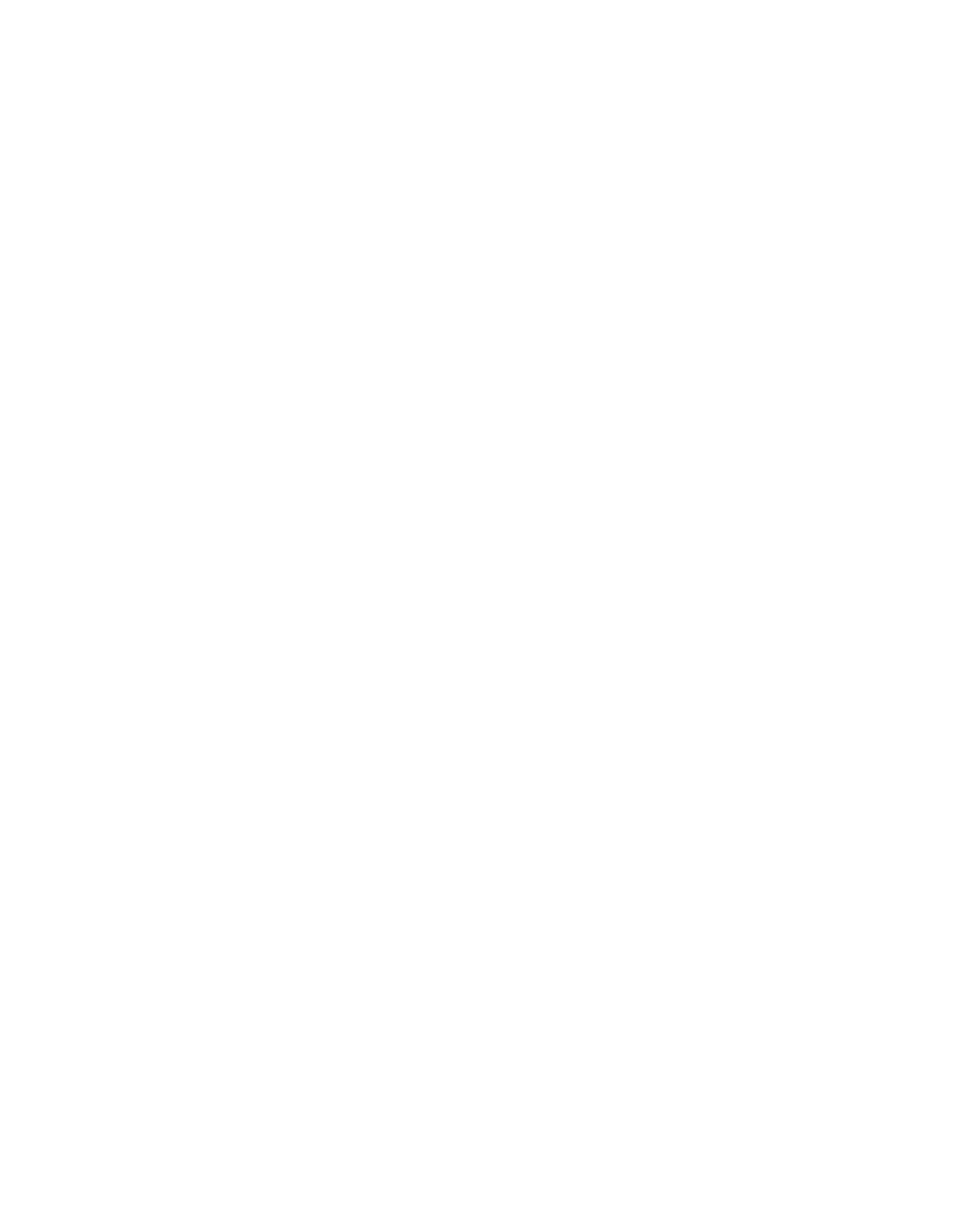| 3. NET+Works Development Board Bill of Materials  3-1 |  |
|-------------------------------------------------------|--|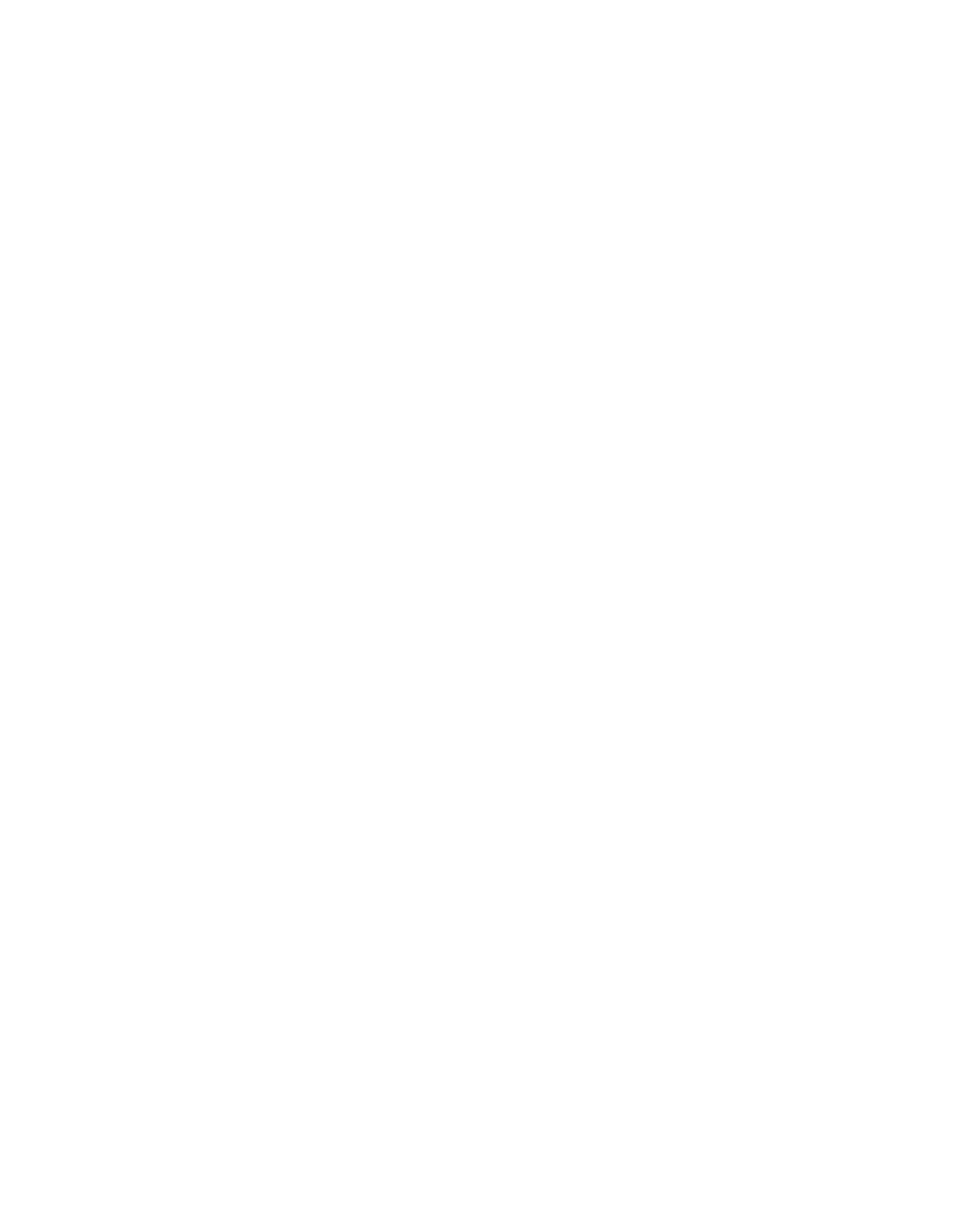## <span id="page-6-1"></span><span id="page-6-0"></span>**Scope**

This document provides a hardware description of the 3V NET+Works Hardware Development Board.

## <span id="page-6-2"></span>**Features**

The NETsilicon 3V NET+Works Hardware Development Board provides the following basic components:

- 33 MHz NETsilicon NET+ARM
- 18.432 MHz Crystal Oscillator
- ARM JTAG ICE Port
- 2 LED Indicators
- 2 ASYNC Serial Ports
- 2 IEEE-1284 Parallel Ports
- 10/100BaseT Ethernet Port
- 8Kx8 EEPROM
- 8M DRAM (FP, EDO) or 32M SDRAM
- 1M, 2M, 4M Flash Options
- 1M OTP *(Optional)*
- Netsilicon ENI Interface (x16 Shared RAM)
- Bootstrap Configuration DIP Switches
- Prototype Board Receptacle
- Headers for HP Emulator POD Connection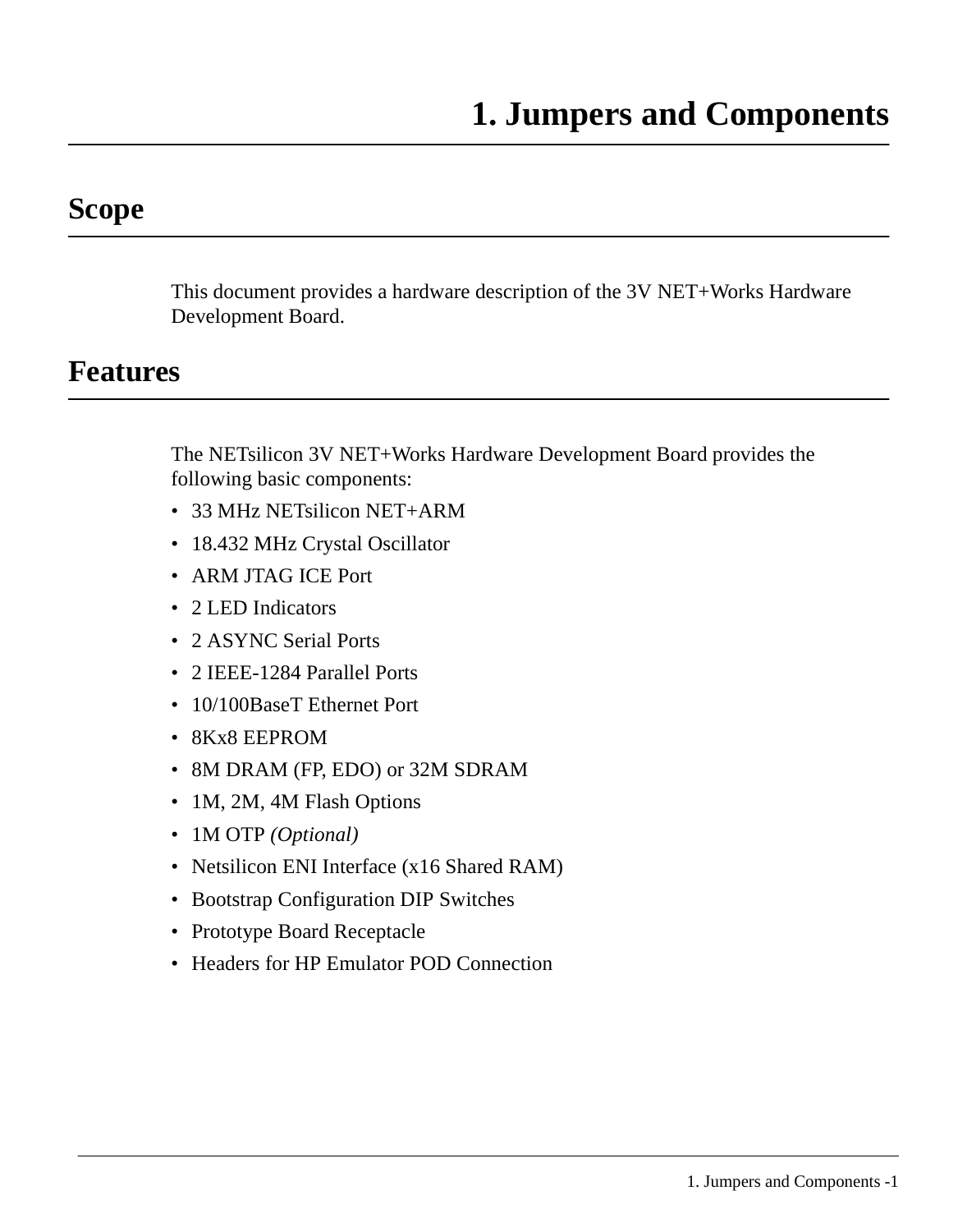<span id="page-7-0"></span>The various peripheral devices are connected to specific chip-selects on the NET+ARM chip. The base address for each chip select must be configured using NET+ARM internal registers.

| <b>Chip Select</b> | Peripheral           | <b>Maximum Size</b> |
|--------------------|----------------------|---------------------|
| CS0                | OTP / Flash          | 4M Bytes            |
| CS1                | DRAM Bank 1          | 16M Bytes           |
| CS <sub>2</sub>    | DRAM Bank 2          | 16M Bytes           |
| CS3                | <b>EEPROM</b>        | 8K Bytes            |
| CS4                | Prototype Receptacle | 32M Bytes           |

**Table 1 - Chip Select Configuration**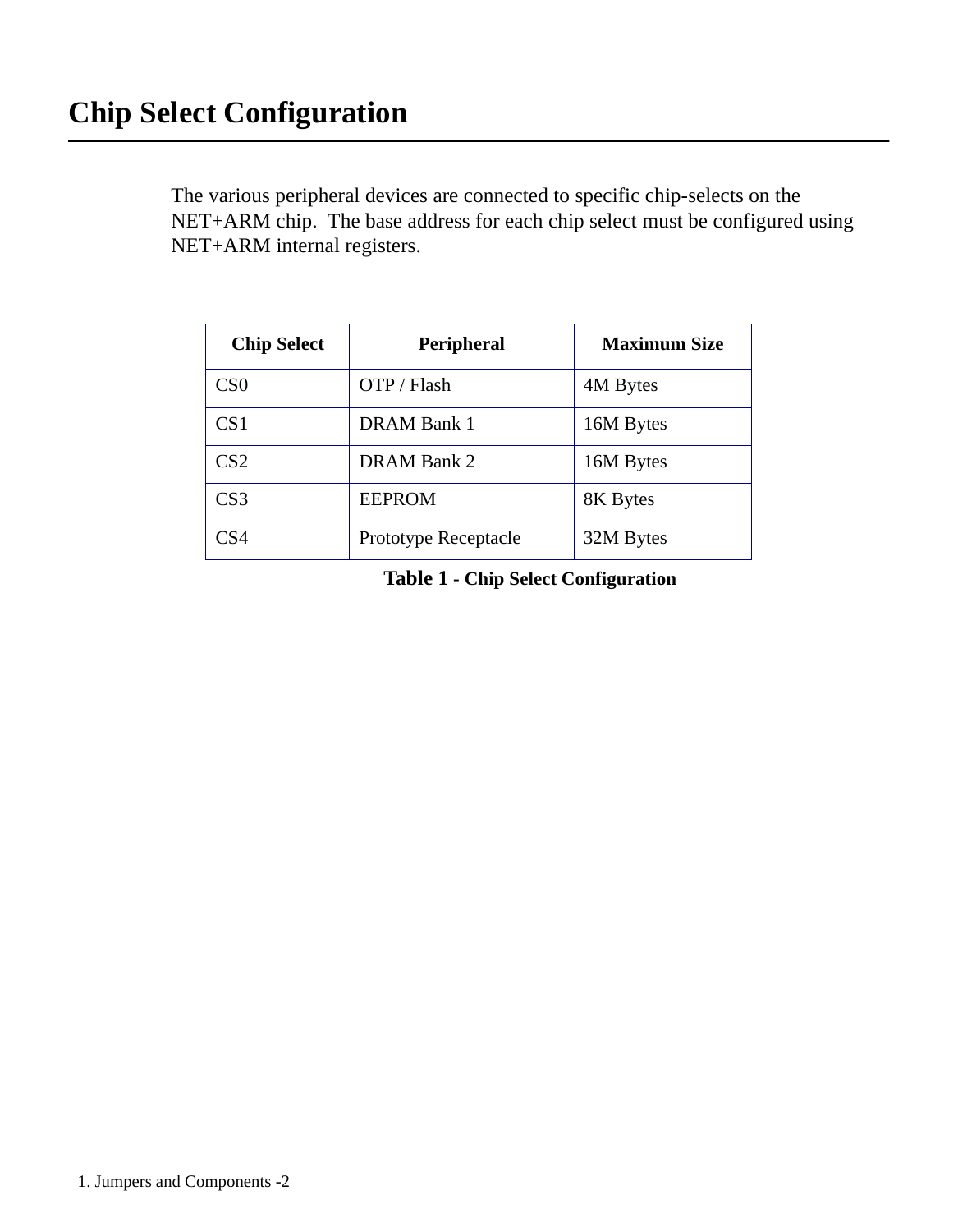<span id="page-8-0"></span>The following list defines the various jumpers and their designations. The default position for most applications should be jumper between pins 1 and 2.

| <b>Jumper</b>   | <b>Purpose</b>                                                       |
|-----------------|----------------------------------------------------------------------|
| JP1             | 1-2 Serial B DTR / 2-3 DREQ2* to Expansion Connector                 |
| JP <sub>6</sub> | 1-2 Serial A TXCLK Output / 2-3 Input                                |
| JP7             | 1-2 Serial B TXCLK Output / 2-3 Input                                |
| JP9             | 1-2 Serial B DCD / 2-3 DONE2* to Expansion Connector                 |
| JP10            | 1-2 Serial A DSR / 2-3 Expansion Board Installed Indicator           |
| JP11            | 1-2 Serial B DSR / 2-3 DACK2* to Expansion Connector                 |
| JP12            | 1-2 Serial B CTS to DB25 / 2-3 Serial B CTS to P16                   |
| JP13            | 1-2 Serial B RTS to DB25 / 2-3 Serial B RTS to P16                   |
| JP14            | 1-2 CS4* for Serial Board Configuration ID / 2-3 Expansion Connector |

**Table 2 - Jumpers**

## <span id="page-8-1"></span>**Connectors**

The following list defines the various connectors and their designations:

| $\sqrt{12}$     | RJ45          | 10/100BaseT Ethernet (Level 1 PHY) |
|-----------------|---------------|------------------------------------|
| $\overline{J5}$ | 5 Pin DIN     | <b>Power Connector</b>             |
| J14             | 96 PIN DIN    | <b>Expansion Connector</b>         |
| J15/J16         | Dual $10x2$   | Serial Port A EIA Option Board     |
| J17/J18         | Dual $10x2$   | Serial Port B EIA Option Board     |
|                 |               |                                    |
| P <sub>2</sub>  | 14 Pin Header | <b>ARM ICE Port</b>                |
| $\overline{P5}$ | Dual DB25-F   | $\overline{1284}$ Ports 1 and 2    |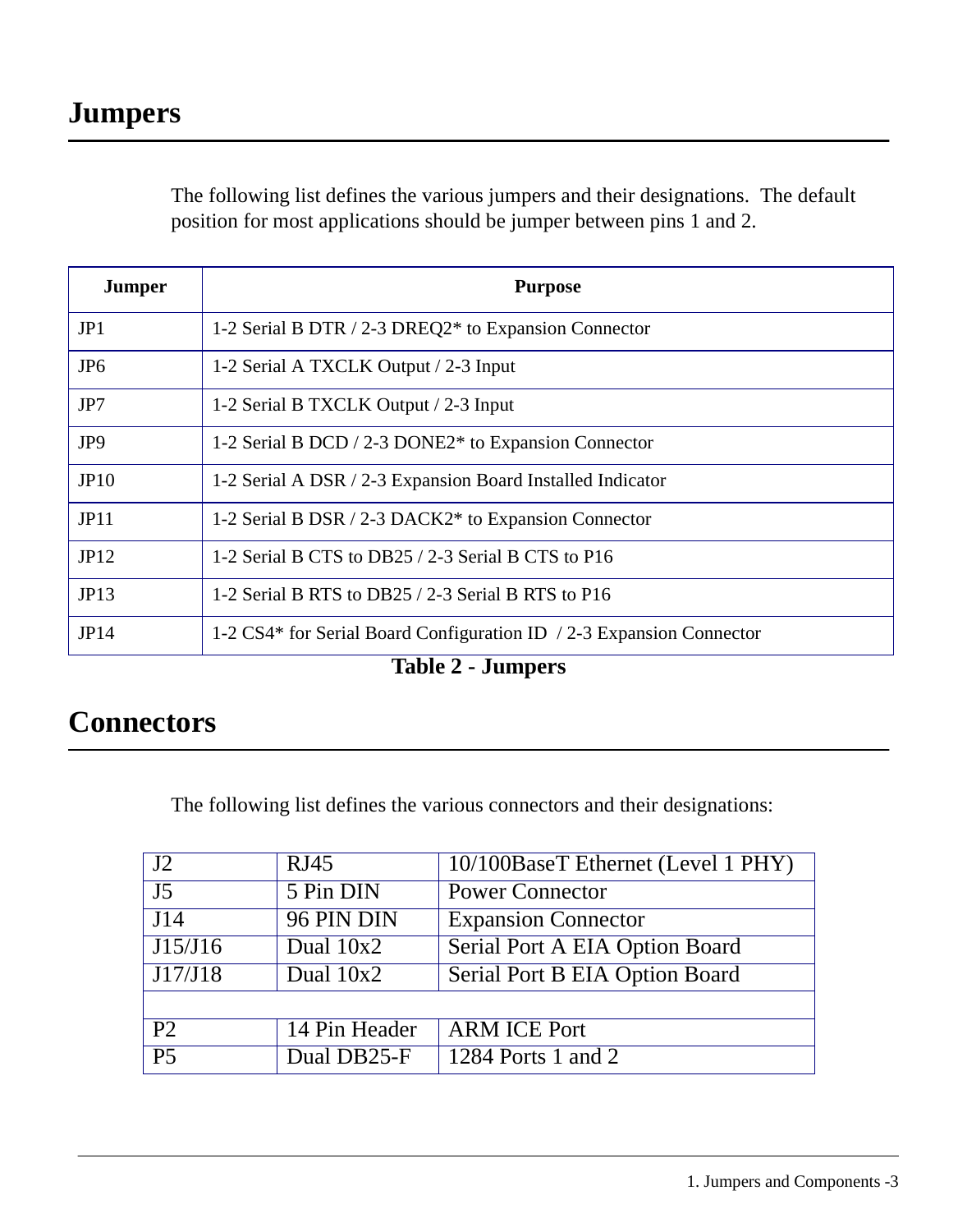| $\overline{P7}$         | Dual DB25-M                                | Serial Ports 1 and 2                    |
|-------------------------|--------------------------------------------|-----------------------------------------|
| $\overline{P8}$         | Header 3x8                                 | x16 vs. x32 bit DRAM configuration      |
| $\overline{P9}$         | Header 3x8                                 | x16 vs. x32 bit DRAM configuration      |
| P16                     | 50 Pin Ribbon                              | <b>ENI</b> Interface Connector          |
| $P17-P26$               | 20 Pin Header                              | <b>HP Logic Analyzer Interface PODs</b> |
| P <sub>27</sub>         | Header 3x8                                 | x16 vs. x32 bit FLASH configuration     |
| P28                     | $\overline{\text{Header 3}}$ <sub>x8</sub> | x16 vs. x32 bit FLASH configuration     |
| P29                     | Header 3x8                                 | x16 vs. x32 bit FLASH configuration     |
|                         |                                            |                                         |
| $\overline{\text{SW1}}$ | Switch 8 POS                               | <b>Bootstrap Configuration</b>          |
| SW2                     | <b>Switch 8 POS</b>                        | <b>Bootstrap Configuration</b>          |
| SW <sub>3</sub>         | Switch 8 POS                               | <b>Bootstrap Configuration</b>          |
| $\overline{\text{SW4}}$ | <b>Switch 8 POS</b>                        | <b>Bootstrap Configuration</b>          |
|                         |                                            |                                         |
| $\overline{RN5}$        | Res SIP 1.0K                               | Install for ENI Mode Only               |
| $\overline{RN6}$        | Res SIP 1.0K                               | Install for 1284 Mode Only              |
| RN7                     | Res SIP 1.0K                               | Install for 1284 Mode Only              |
| RN <sub>8</sub>         | Res SIP 1.0K                               | Install for ENI Mode Only               |
|                         |                                            | Table 2. Connections                    |

**Table 2:** Connectors

# <span id="page-9-0"></span>**Switches**

The list on the following page defines the various switches and their designations: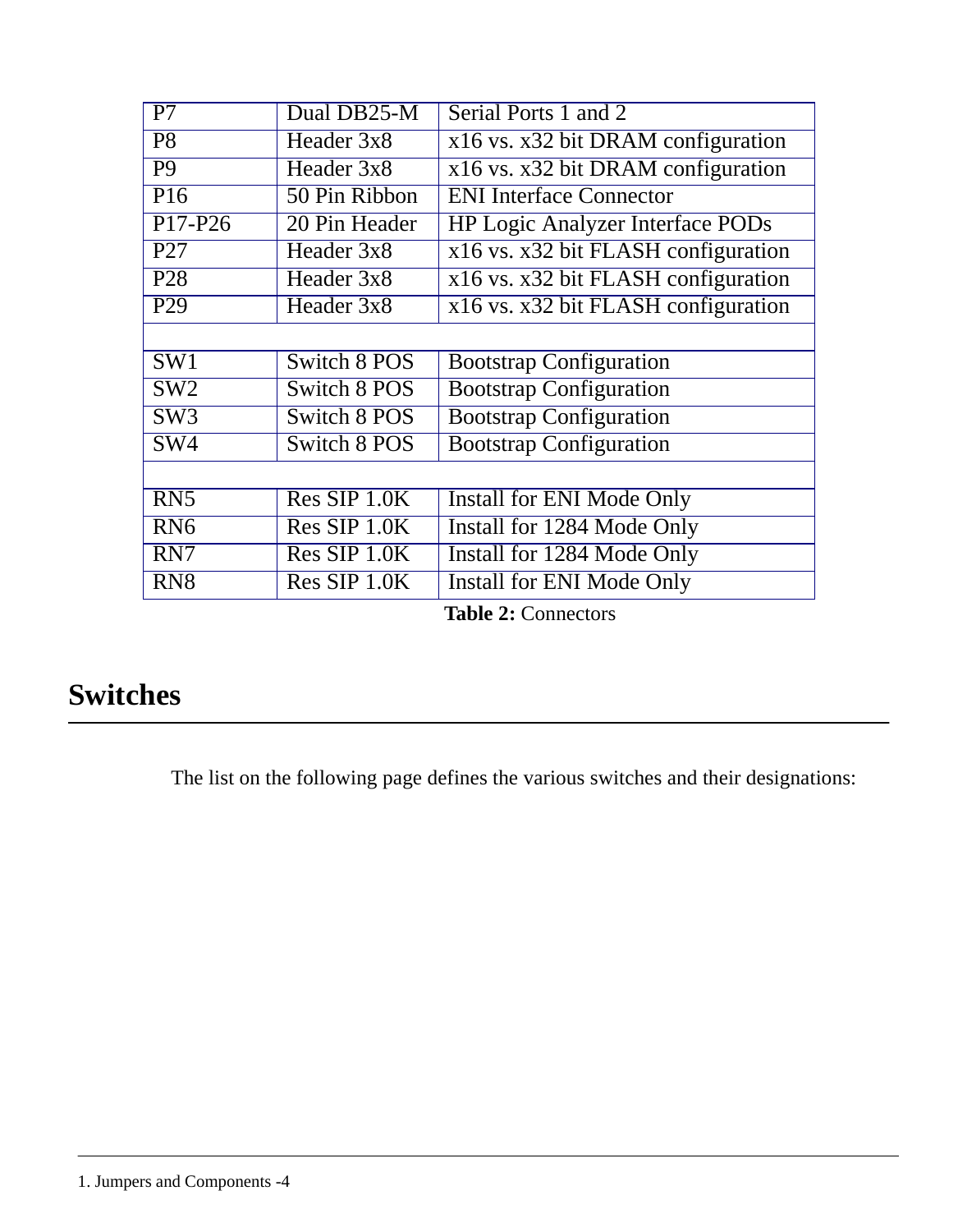| <b>Switch</b>                                |               | OFF(1)           | ON(0)       |           |
|----------------------------------------------|---------------|------------------|-------------|-----------|
| <b>PULINT</b>                                | <b>Normal</b> |                  |             |           |
| <b>EPACK</b>                                 | <b>Normal</b> |                  |             |           |
| RES1                                         | <b>Normal</b> |                  |             |           |
| <b>DMAE</b>                                  | <b>Normal</b> |                  |             |           |
| <b>IOC</b>                                   | <b>Normal</b> |                  |             |           |
| DINT <sub>2</sub>                            | <b>Normal</b> |                  |             |           |
| <b>WROC</b>                                  | <b>Normal</b> |                  |             |           |
| <b>PSIO</b>                                  | <b>Normal</b> |                  |             |           |
| BUS32                                        | Don't use     |                  | 32-bit Mode |           |
| PCM <sub>0</sub><br>PCM1<br>PCM <sub>2</sub> | Mode          | PCM <sub>0</sub> | <b>PCM1</b> | PCM2      |
|                                              | 1284          | OFF $(1)$        | ON(0)       | ON(0)     |
|                                              | <b>ENI</b>    | ON(0)            | ON(0)       | OFF $(1)$ |
|                                              | <b>MIO</b>    | OFF $(1)$        | ON(0)       | OFF $(1)$ |

| CS <sub>00</sub> | <b>Type</b>                 | CS00                       |                             | CS01                |
|------------------|-----------------------------|----------------------------|-----------------------------|---------------------|
| CS <sub>01</sub> |                             |                            |                             |                     |
|                  | <b>Disabled</b>             | ON(0)                      |                             | ON(0)               |
|                  | 32-bit SRAM                 | $\overline{\text{OFF}}(1)$ |                             | ON(0)               |
|                  | 32-bit DRAM                 | ON(0)                      |                             | $\overline{OFF(1)}$ |
|                  | 16-bit SRAM                 | OFF(1)                     |                             | OFF(1)              |
| <b>EARB</b>      | <b>Internal Bus Arbiter</b> |                            | <b>External Bus Arbiter</b> |                     |
| <b>ARMD</b>      | <b>ARM CPU Enabled</b>      |                            | <b>ARM CPU Disabled</b>     |                     |
| <b>LEND</b>      | <b>Big Endian Mode</b>      |                            | Little Endian Mode          |                     |
| <b>FLASH</b>     | Disable Flash               |                            | <b>Enable Flash</b>         |                     |
| <b>OTP</b>       | <b>Disable OTP</b>          |                            | Enable OTP                  |                     |
| <b>ENI</b>       | Mode                        | <b>ENI</b>                 |                             | 1284                |
| 1284             |                             |                            |                             |                     |
|                  | Do Not Use                  | ON(0)                      |                             | ON(0)               |
|                  | 1284                        | OFF(1)                     |                             | ON(0)               |
|                  | <b>ENI</b>                  | ON(0)                      |                             | OFF $(1)$           |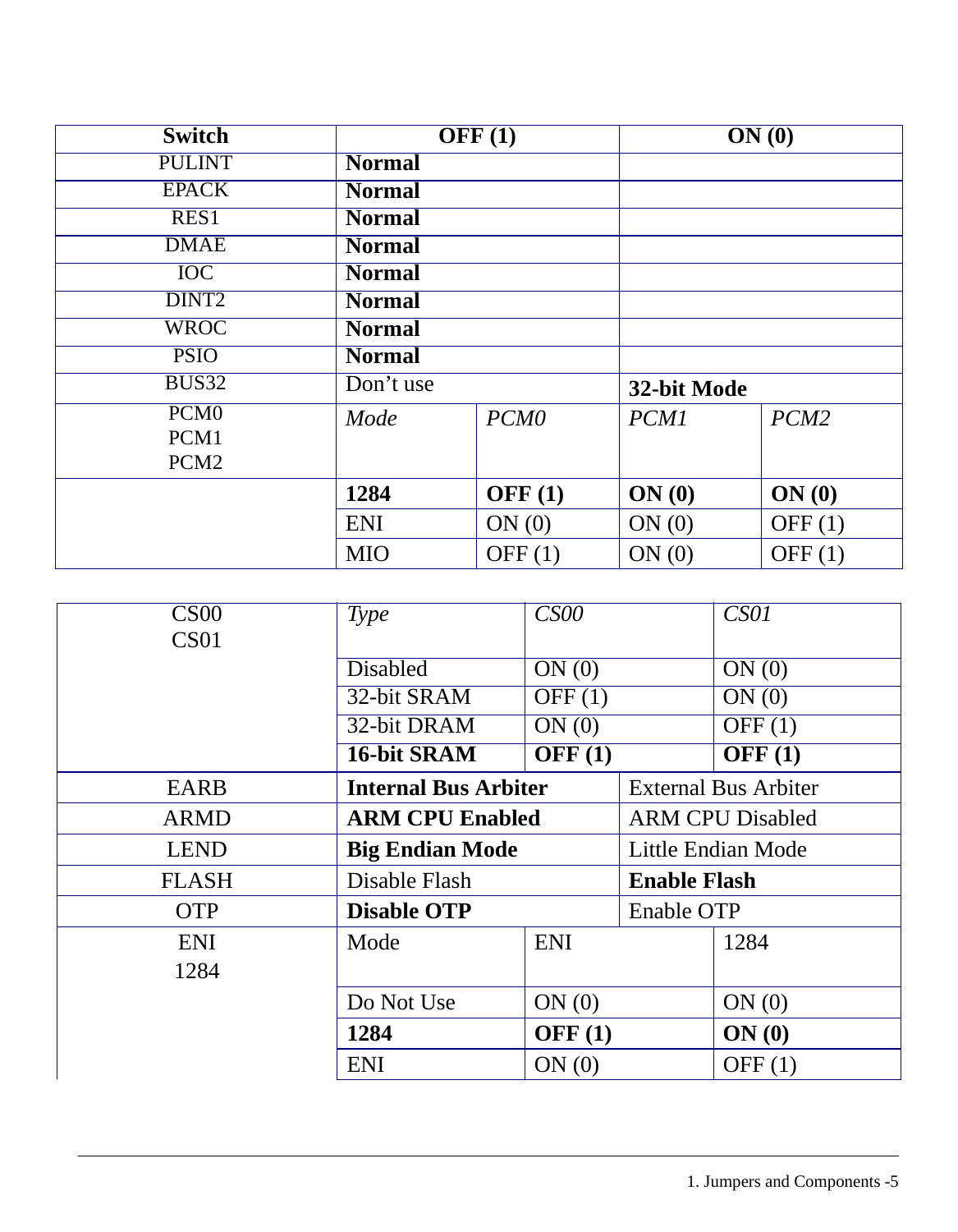| Do Not Use                          | OFF $(1)$ | $\Delta FF(1)$ |
|-------------------------------------|-----------|----------------|
| <b>Table 3 - SW1/2/3/4 Settings</b> |           |                |

### <span id="page-11-0"></span>**Prototype Receptacle**

The 3V NET+Works Hardware Development Board supports a 96 PIN Eurocard style connector that can be used for quick prototyping. The NET+ARM address, data, and control buses are routed through this connector allowing expansion hardware to reside on another expansion card.

The Prototype interface connector supports a single NET+ARM chip-select. This single chip-select can address up to 32M bytes of memory on the expansion card.

The Prototype interface connector has access to 2 NET+ARM DMA channels. These signals allow for full-duplex DMA between the Prototype board and the expansion board. The DMA operation can use either memory-to-memory or fly-by operations.

The Prototype interface connector provides the necessary signals to support a DMA bus master on the expansion card.

## <span id="page-11-1"></span>**Ethernet Interface**

The 10/100 version of the 3V NET+Works Hardware Development Board provides a full-duplex 10/100Mbit Ethernet Interface using the Enable 3V PHY chip.

The Enable 3V PHY interfaces to the NET+ARM chip using the standard MII interface.

The Enable 3V PHY LEDL (link indicator) signal is connected to the NET+ARM PORTC6 GPIO signal. The PORTC6 input can be used to determine the current Ethernet link status. (The MII interface can also be used to determine the current Ethernet link status).

The Enable 3V PHY RESET\* signal is connected to the NET+ARM PORTC4 GPIO signal. The PORTC4 signal can be driven low to provide a hard reset to the 3V.

The Enable 3V PHY MDINT\* signal is connected to the NET+ARM PORTC0 GPIO signal. The PORTC0 input can be configured to generate an interrupt on the high to low transition of MDINT<sup>\*</sup>, if desired. The MDINT<sup>\*</sup> signal provides an interrupt indicator from the 3V device. Usage of interrupts is not required.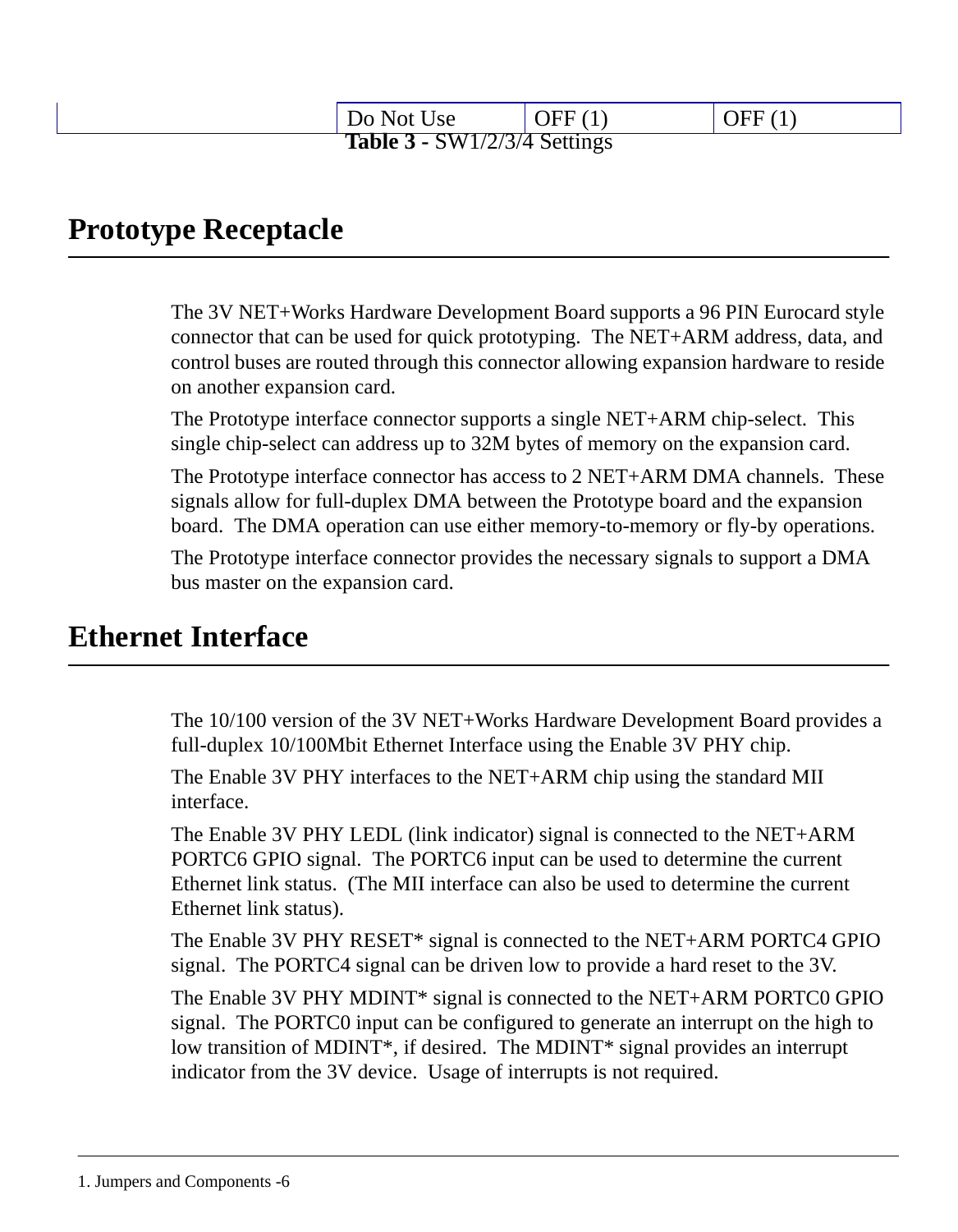<span id="page-12-0"></span>The 3V NET+Works Hardware Development Board can be configured to operate using either the 1284 Parallel Ports or the ENI Interface, however, both interfaces cannot be used at the same time.

In order to configure the 1284 Parallel Port Interface to work on the 3V NET+Works Hardware Development Board, the following must be done.

- The PCM0:2 bits on the SW3 switch block must be set to the OFF, ON, ON position (see Table 3).
- The DPO switch on SW4 must be set to the OFF position
- The 1284 switch on SW4 must be set to the ON position
- RN5, 8 must be removed (1.0K resistor network)
- RN6, 7 must be installed (1.0K resistor network)

On power up, the 1284 Control Transceivers are tri-stated in order to avoid glitching the 1284 control interface signals. The control interface signals must be enabled by firmware. Enabling the 1284 control transceivers is accomplished by simply setting the NET+ARM GPIO signal PORTC3 to the low state. The PORTC3 GPIO signal can remain low forever.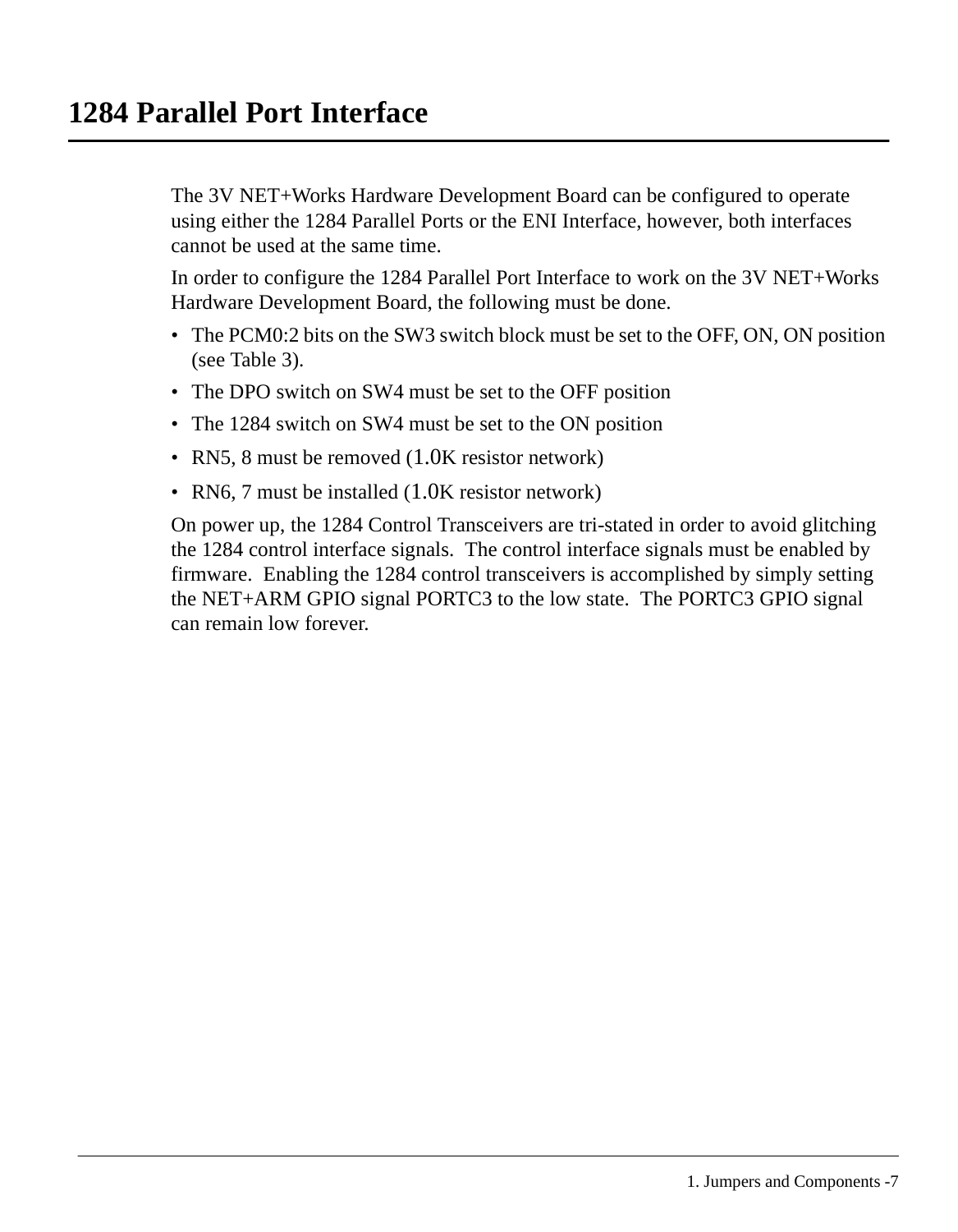## <span id="page-13-0"></span>**ENI Interface**

The 3V NET+Works Hardware Development Board can be configured to operate using either the 1284 Parallel Ports or the ENI Interface, however, both interfaces cannot be used at the same time.

In order to configure the ENI Interface to work on the 3V NET+Works Hardware Development Board, the following must be done.

- The PCM0:2 bits on the SW3 switch block must be set to the ON, ON, OFF position (see Table 3).
- The DPO switch on SW4 must be set to the ON position
- The 1284 switch on SW4 must be set to the OFF position
- RN5,8 must be installed  $(1.0K$  resistor network)
- RN6,7 must be removed (1.0K resistor network)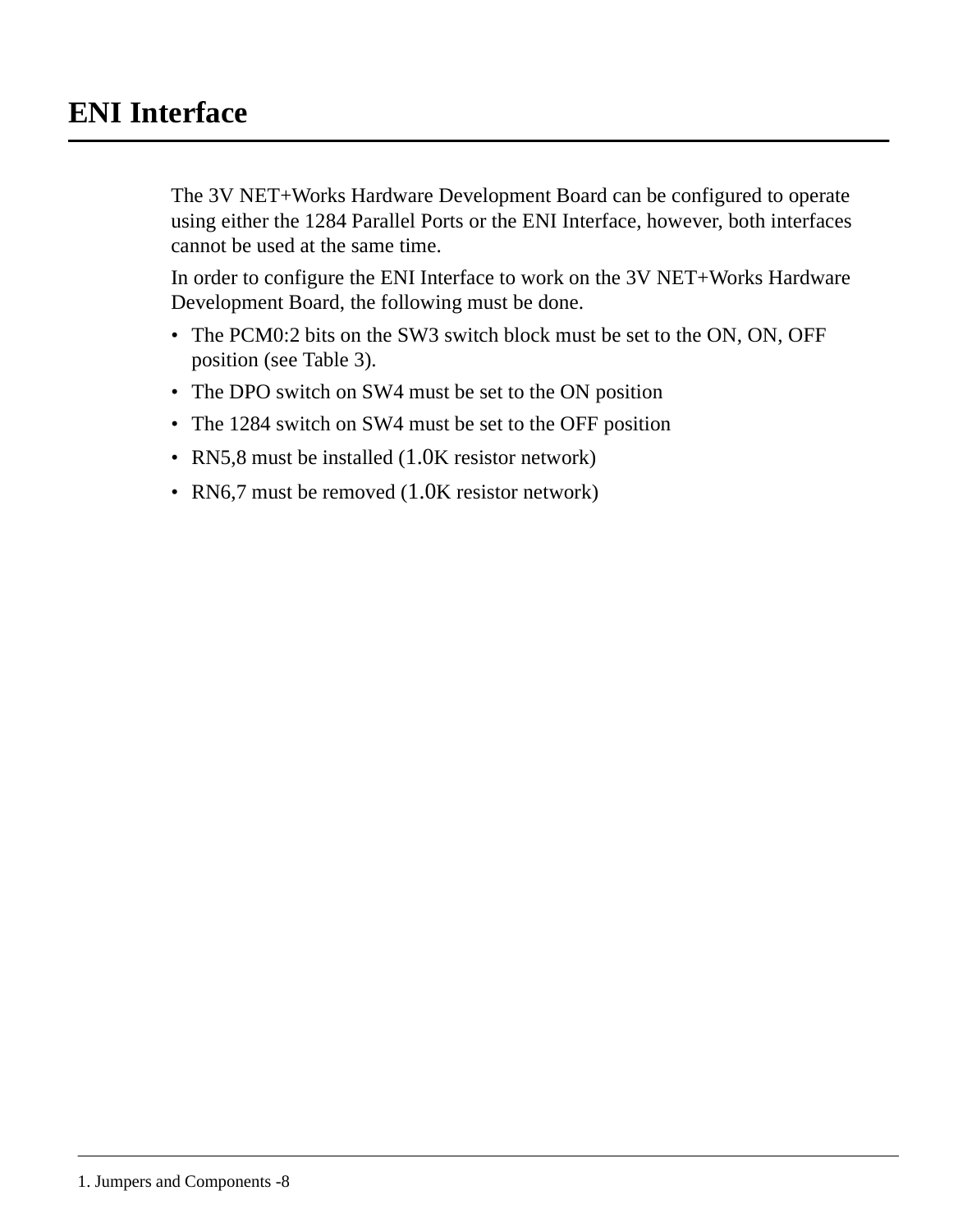<span id="page-14-0"></span>The following pages show the schematic drawings for the 3V NET+Works Hardware Development Board.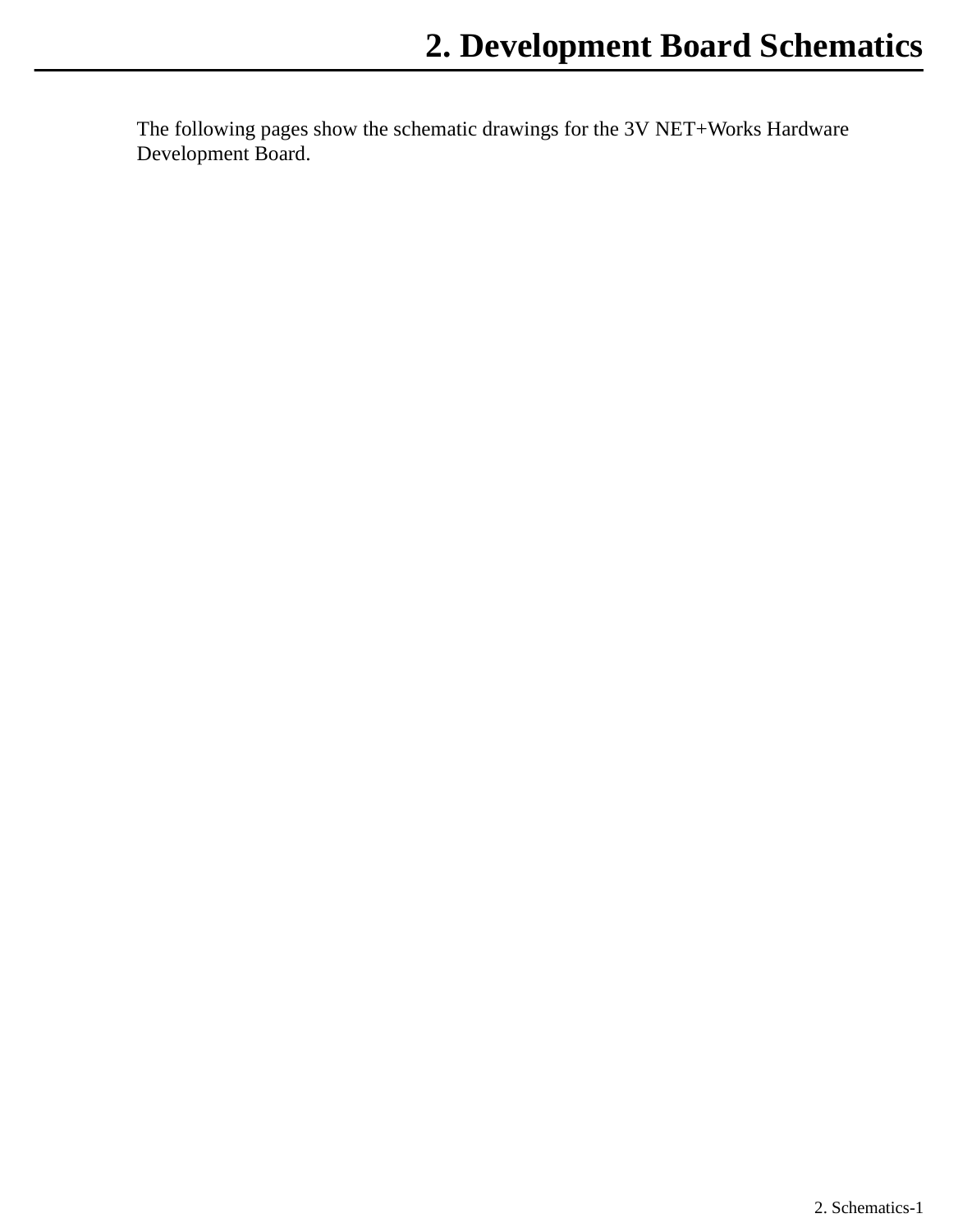| CONFIDENTIAL MATERIAL TO Netsilicon, Inc.                                                                                                                                                                                                                                                                                                                                                                                                                                                                                                                                      |                                                                                                                                                                                                                                                                                                                                                                                                                                                                                                                                                                                                                                          |
|--------------------------------------------------------------------------------------------------------------------------------------------------------------------------------------------------------------------------------------------------------------------------------------------------------------------------------------------------------------------------------------------------------------------------------------------------------------------------------------------------------------------------------------------------------------------------------|------------------------------------------------------------------------------------------------------------------------------------------------------------------------------------------------------------------------------------------------------------------------------------------------------------------------------------------------------------------------------------------------------------------------------------------------------------------------------------------------------------------------------------------------------------------------------------------------------------------------------------------|
| NOTES:<br>1. ALL RESISTOR VALUES ARE IN OHMS AND IN THE 0603 SIZE UNLESS OTHERWISE NOTED 2. ALL RESISTOR VALUES ARE 5% UNLESS OTHERWISE NOTED<br>3. ALL CAPACITORS ARE RATED IN UPARADS AND IN THE 0603 SIZE UNLESS OTHERWISE NOTED 4. ALL CAPACITORS ARE RATED IN UPARADS AND IN THE 0603 SIZE UNLESS OTHERWISE NOTED 5. LAST USED SER NORZSOOI.SCH FOR LAST USED.                                                                                                                                                                                                            | link<br>S2NCCPT2 SCH<br>S2NCCPT3.SCH<br>S2NCCPT4.SCH<br>S2NCCPT5. SCH<br>S2NCCPT6.SCH<br>S2NCCPT7.SCH<br>S2NCCPT8.SCH<br>S2NCCPT9 SCH<br>S2NCCPTA.SCH<br>S2NCCPTB. SCH<br>SP1<br>SP2<br>SP3<br>SP4<br>SP6<br>$\times$ (NC)<br>⊁(NC)<br>$\begin{matrix} \begin{smallmatrix} \mathsf{NC} \end{smallmatrix} \\ \begin{smallmatrix} \mathsf{FID} \end{smallmatrix} \end{matrix} \times \begin{matrix} \mathsf{NC} \\ \mathsf{FID} \end{matrix}$<br>(NC)<br>(NC)<br>FTD<br>FID<br>FID<br>FID<br><b>GLOBAL FUDUCIALS</b><br>(NC)<br>(NC<br>MT_125 MT_125 MT_125<br>MT 125<br>TOOLING HOLES                                                     |
| S2NCCPT<br>LARGE BOX NET+ARM<br>DEVELOPMENT BOARD<br>Synchronous Memory Support<br>BOARD REV NOTES<br>SHEET REV NOTES<br>INDICATES ARTWORK NOT UPDATED<br>REV B PCB ADDS R227 ON SH B TO ARTWORK<br>ADDS SW1 PUSH BUTTON FOR RESET<br>CORRECTS USA PIN 3 & 4 REVERSAL.<br>INCORPERATES TA- & TEA- PULLUPS TO 500 OHMS.<br>REV B SH.2 ADDS RP1_ECO(TA- & TEA- PULL-UP), & OMIT ON R143<br>ADDS PUSH BUTTON RESET SWITCH. TOR NETARM 15/40 ADDS EXTERNAL OSCILLATOR OPTION FOR NETARM 15/40<br>REV C<br>REV D<br>ADDS 2.5V OR 3.3V OPTION AS NETARM CORE POWER SOURCE<br>* REV E | BOARD REVISIONS<br>1927000<br>09/28/98<br>S2 REV A<br>09/28/98 1927001<br>S2 REV B<br>SHEET DESCRIPTION<br>SH.<br>$\pm$<br>REV.<br>DESCRIPTION<br>Cover SheeT<br>$_{\rm H}$<br>2.<br>$\mathbf{E}$<br>NET+ARM/NCC                                                                                                                                                                                                                                                                                                                                                                                                                         |
| *REV B SH.3 CHANGES A13 ON U740.23 & P9.13 TO A21<br>*REV B SH.5 ADDS C444 FROM U440.56 TO GND.<br>ADDS GATE DELAY FOR TS- INSTEAD OF C444<br>*REV C<br>REV B SH.6 CHANGES 4.7K SIP TO 1.0K(RN5 & 8)<br>REV B SH. 7 ADDS NOTES TO OMIT C75 & C82.<br>CHANGES 4.7K SIP TO 1.0K(RN6 & 7)<br>REV C<br>*REV B SH.8 ADDS EMI ADJUSTMENT NEAR P7 DUAL D<br>*REV B SH.9 ADDS 2.5V POWER SOURCE OPTION<br>* REV B SH.A ADDS NOTE TO U7A SPARES<br>REV B SH.B Adds R227(1.5K) Pullup to Signal MDIO.<br>REV C UPDATES R227 NOTE.<br>CHANGES ENABLE TO LUCENT ON 10/100 PHY<br>REV D     | DRAM Memory<br>3.<br>$\mathbf{R}$<br>Emulator Headers & Clamping Diodes<br>4.<br>А<br>Б.<br>Flash & OTP Memory<br>DPO(50 Pin Nanopulse)<br>Parallel Ports 1 & 2<br>6.<br>$\mathbf{R}$<br>7.<br>$\epsilon$<br>EIA530 Serial Ports 3 & 4<br>8.<br>$\overline{B}$<br>9.<br>Power, Spares, & EE Memory<br>в<br>System Bus Expansion & Dipswitches<br>Ethernet Front End; 10/100BaseTX<br>A:<br>$\mathbf{R}$<br>DESIGNER: Don Stone<br>NETsilicon, Inc., Waltham, Ma. 02452-8414<br>Title<br>NET+ARM COVER SHEET<br>REV<br>Size Document Number<br>$\mathbf{B}$<br>S2NCCPT1.SCH<br>$_{\rm H}$<br>2, 1999 Sheet<br>Date:<br>11<br>August<br>of |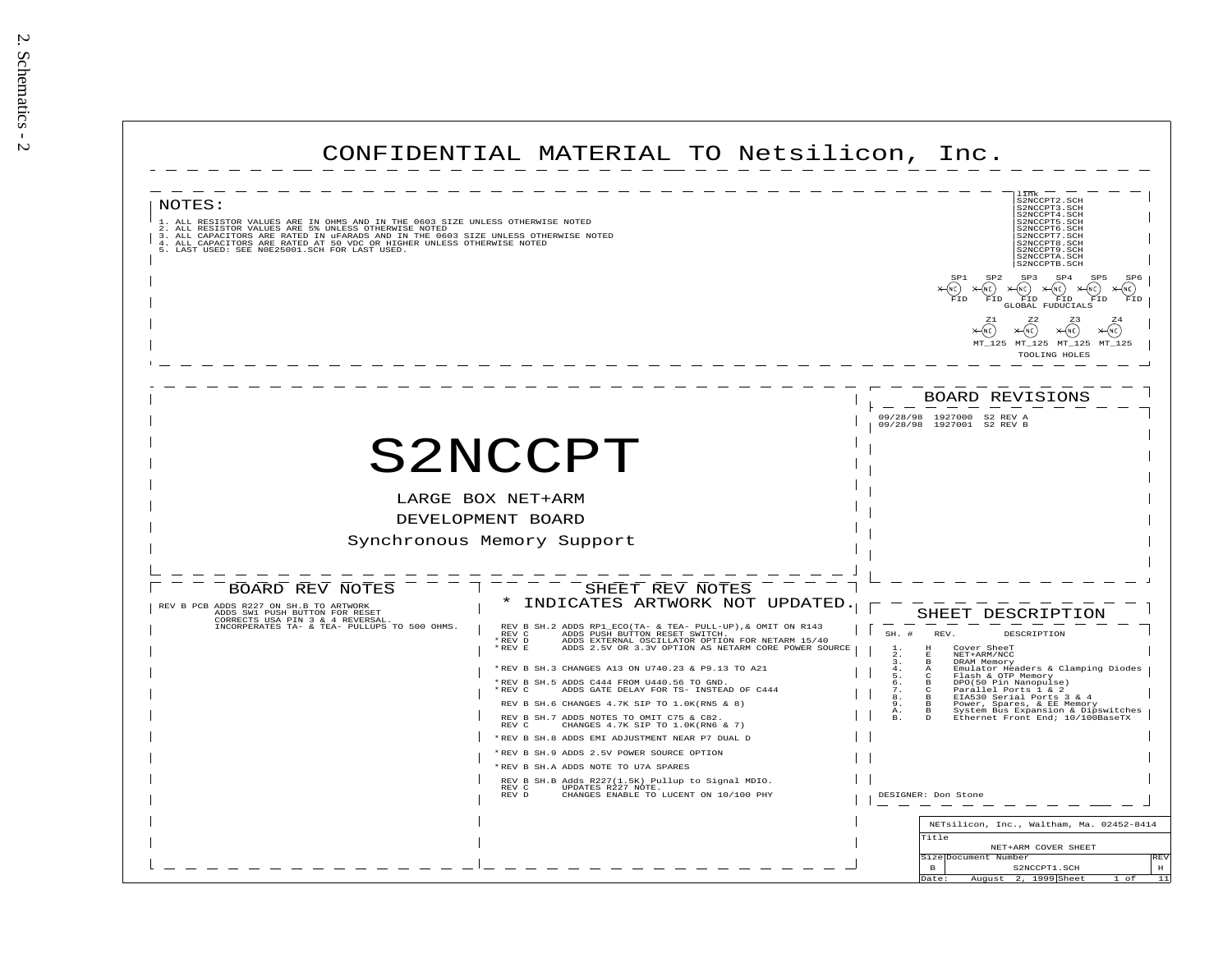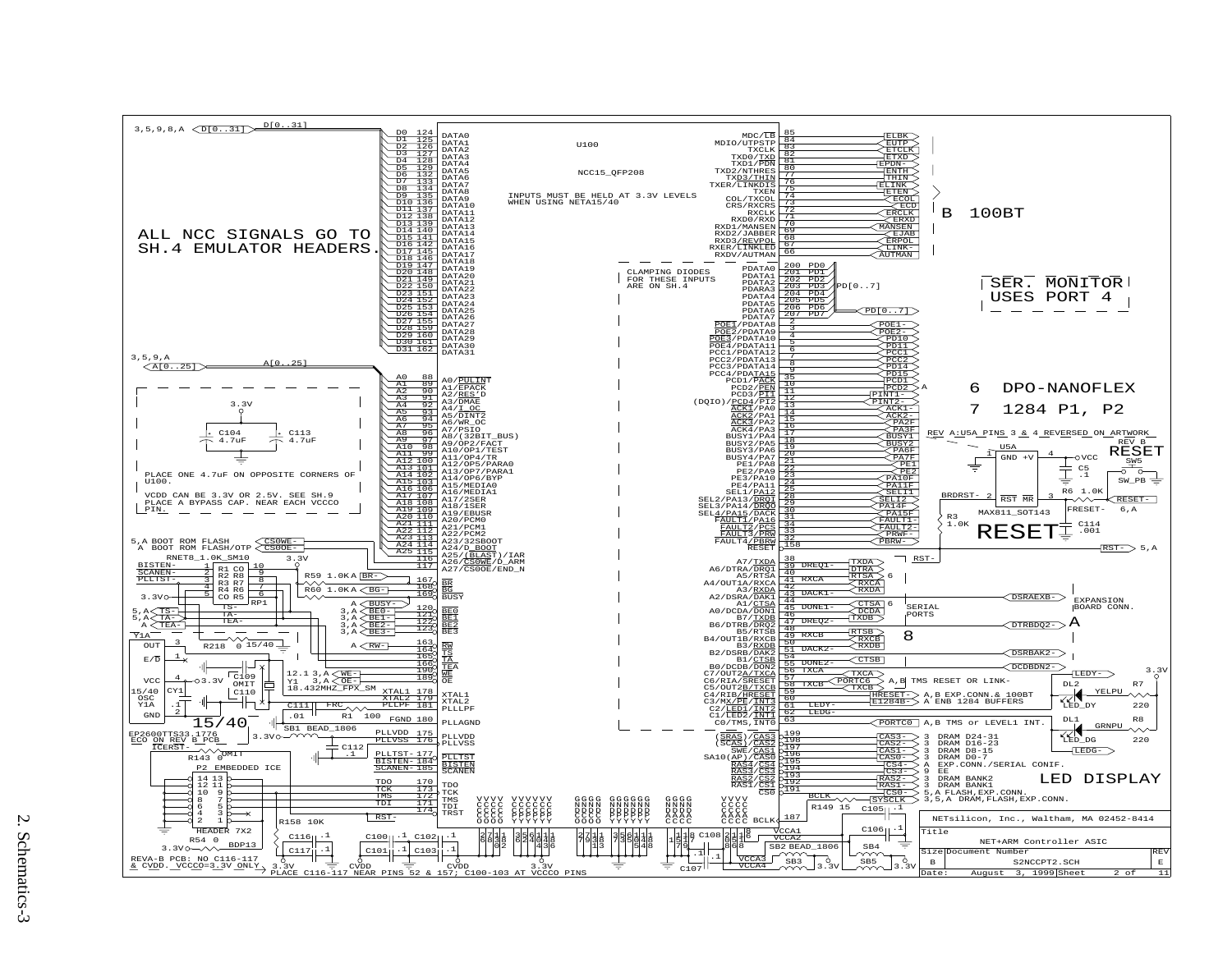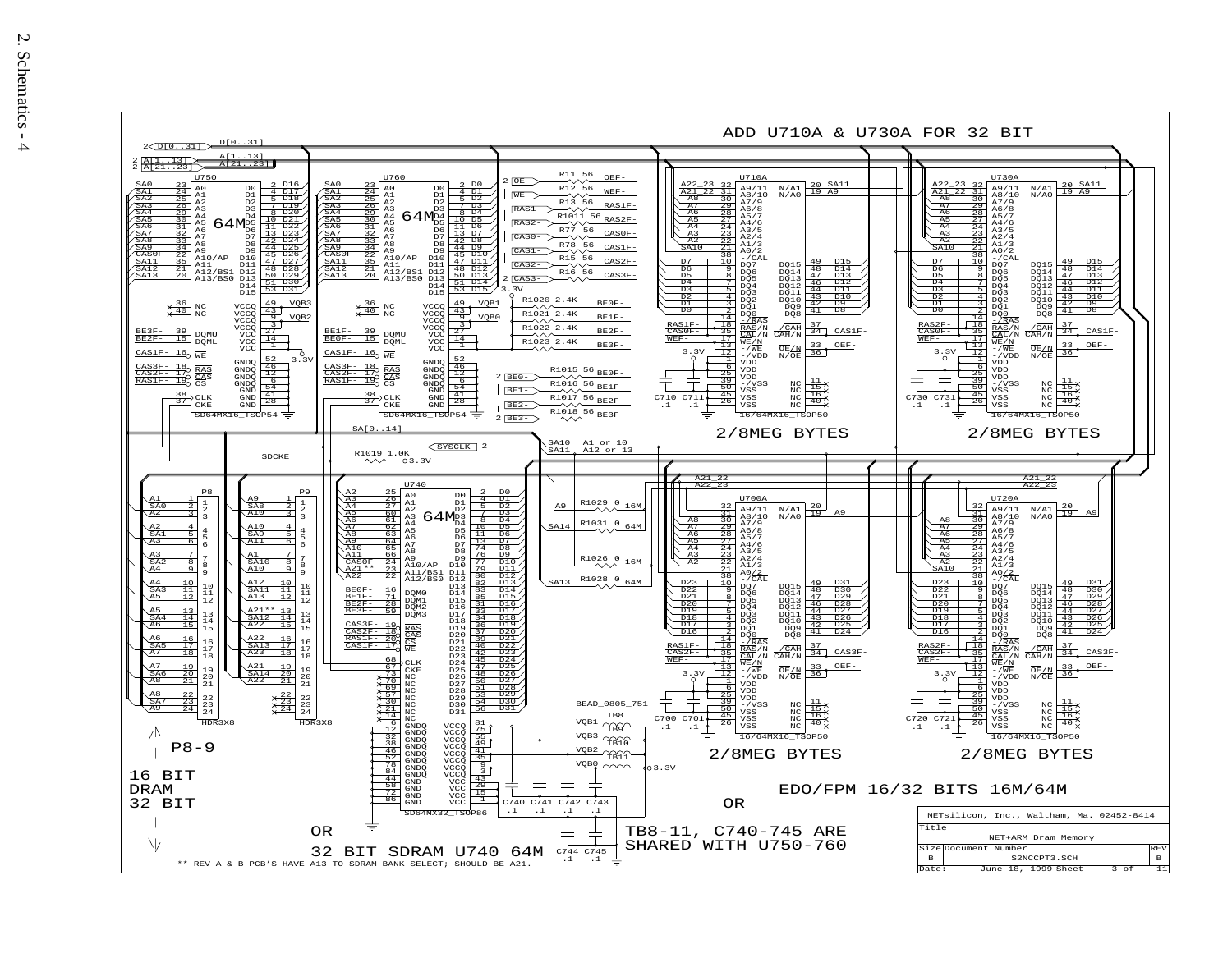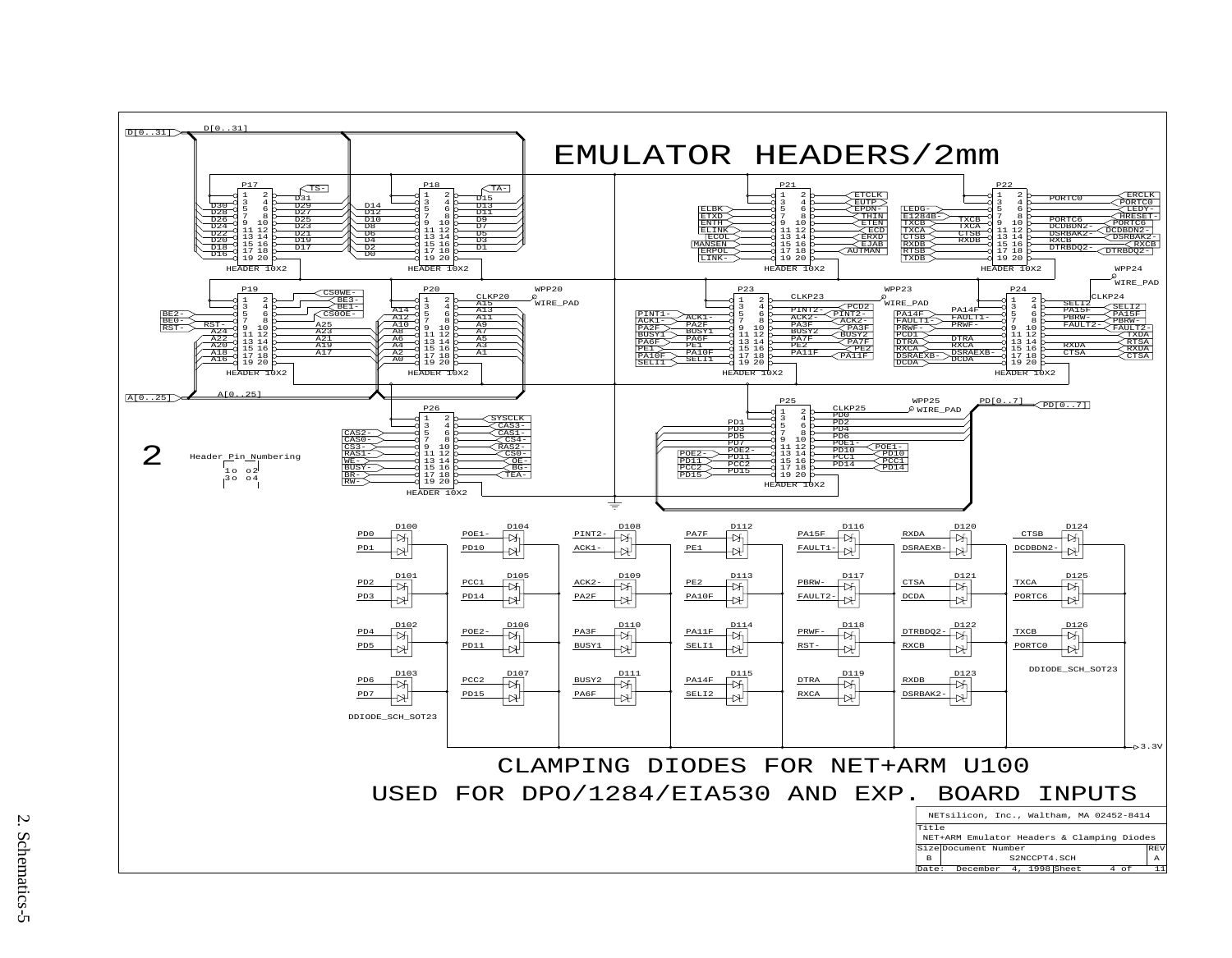

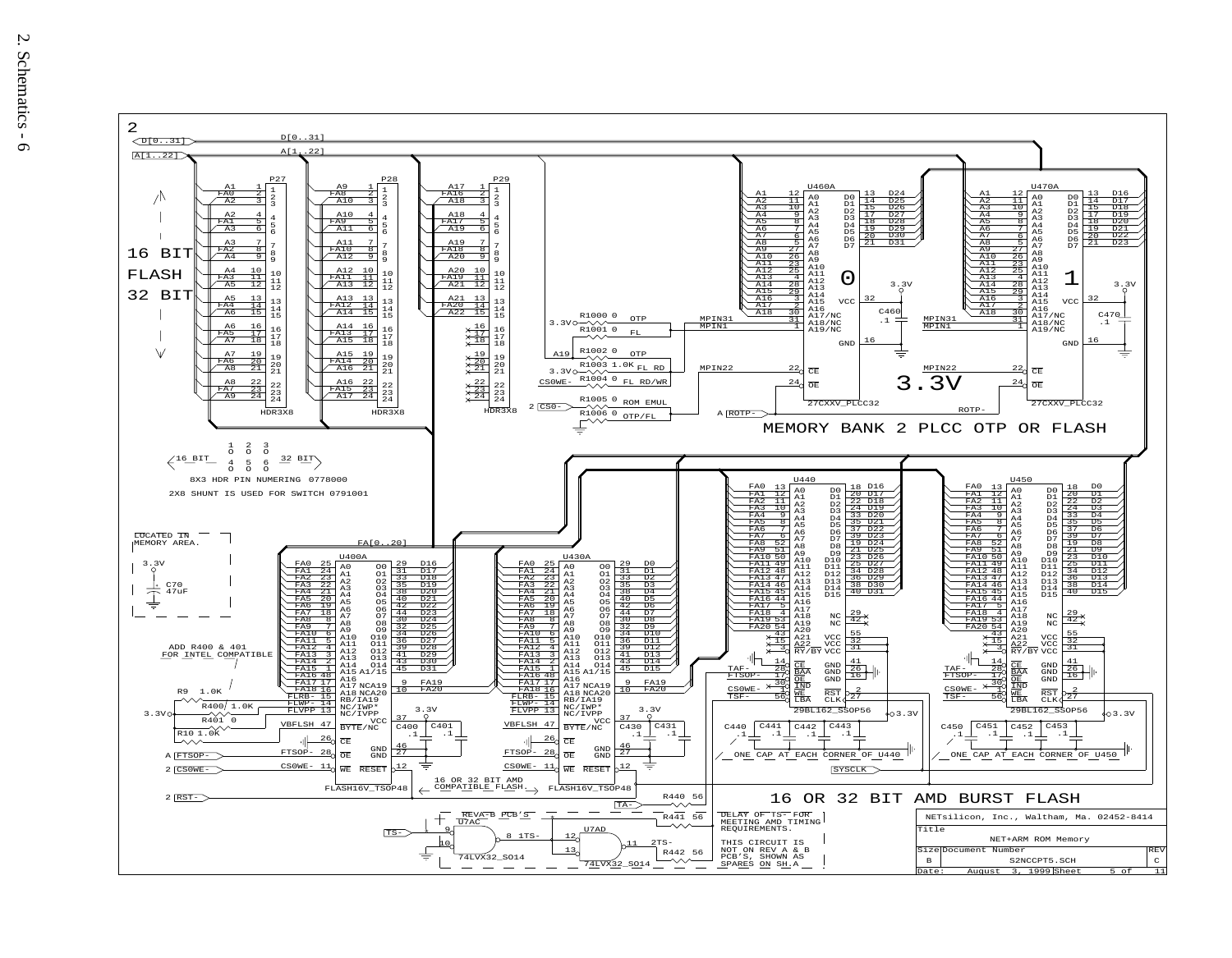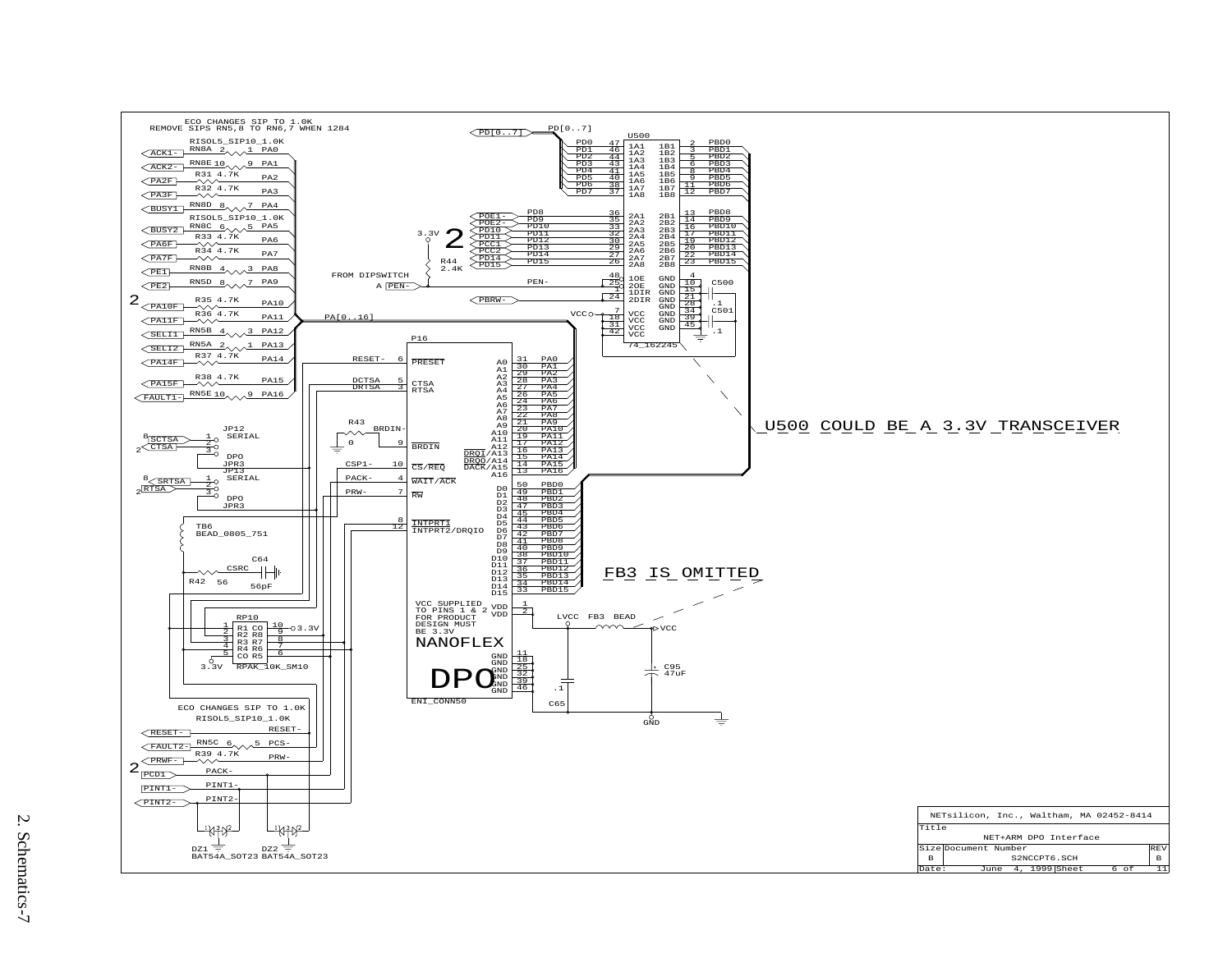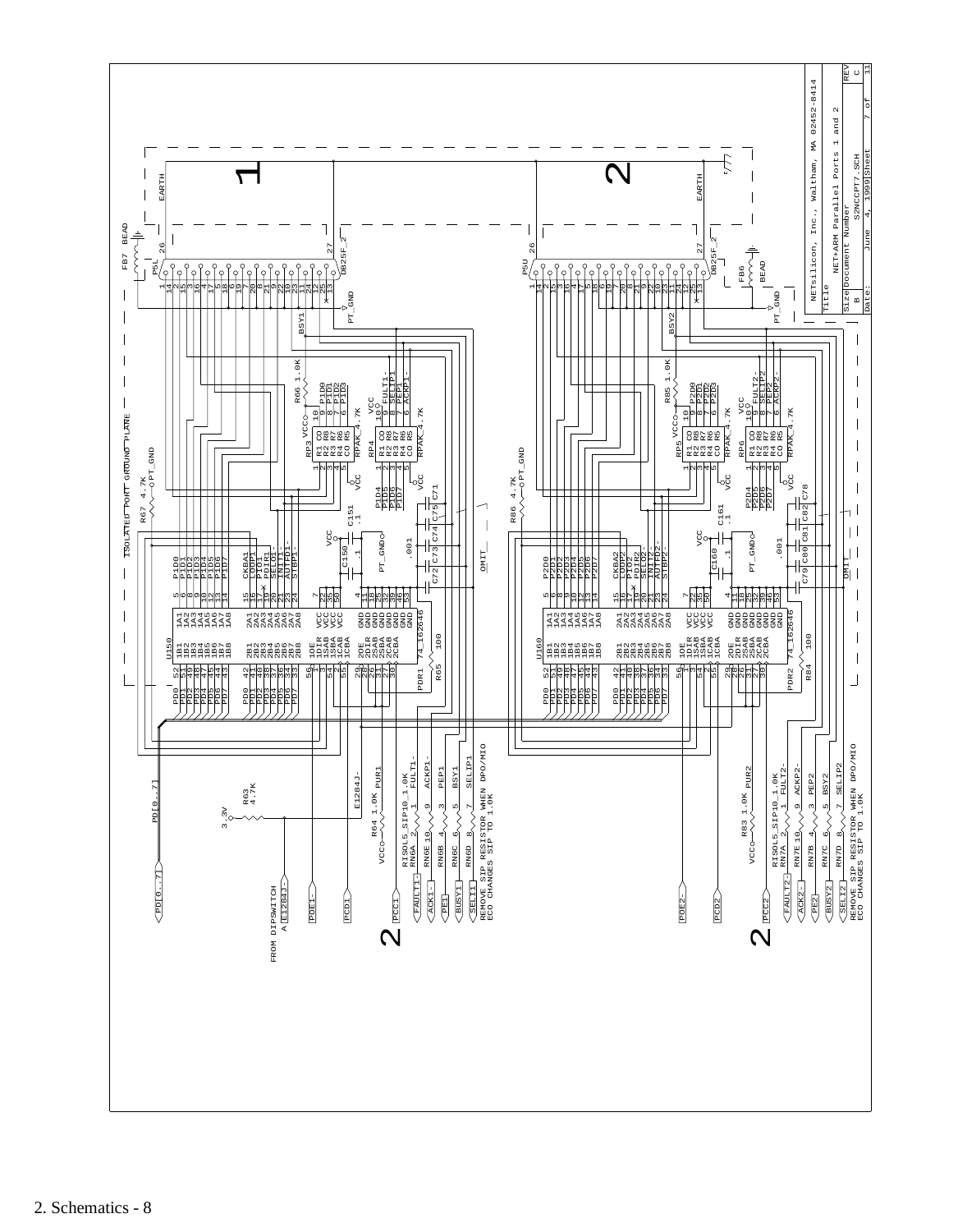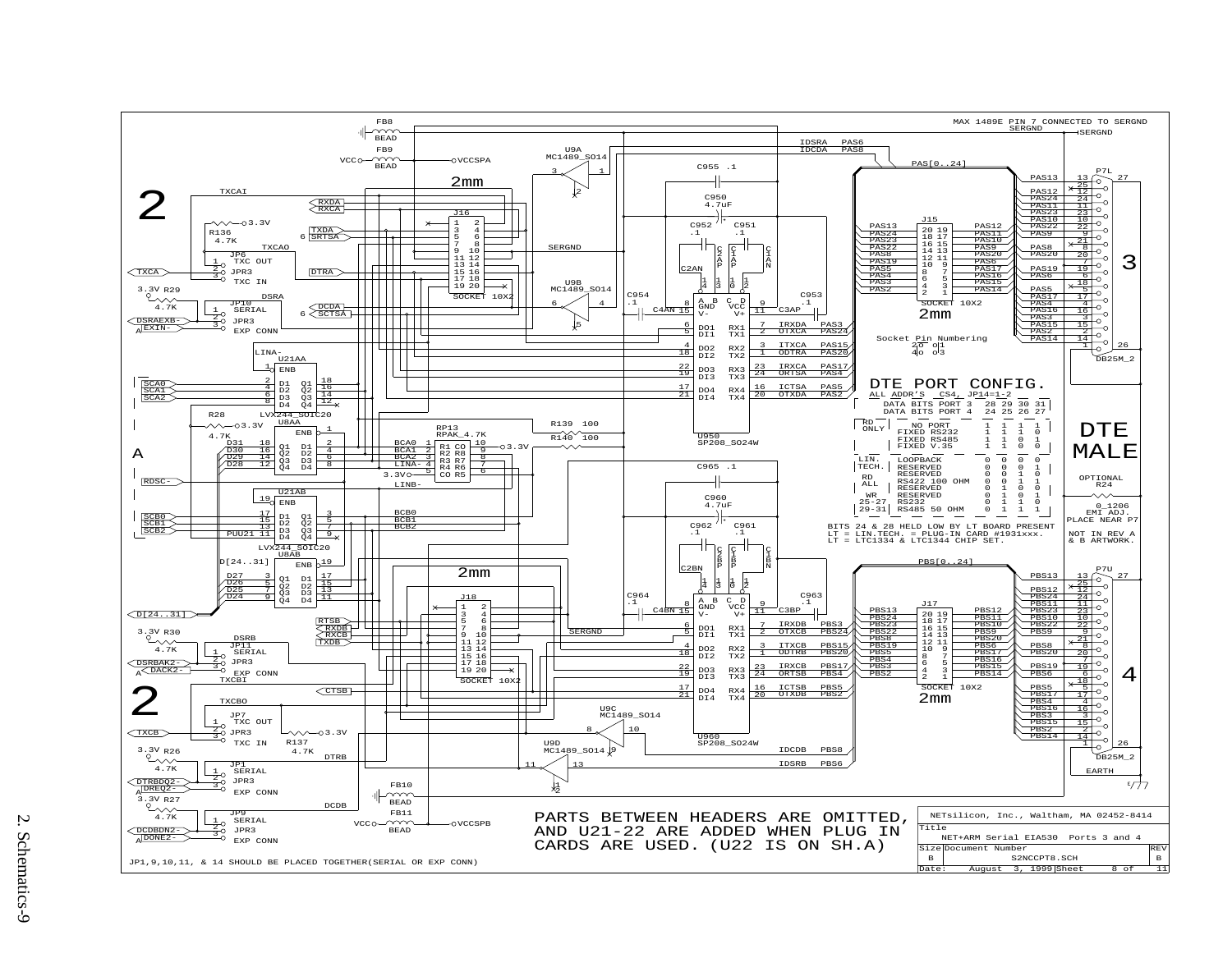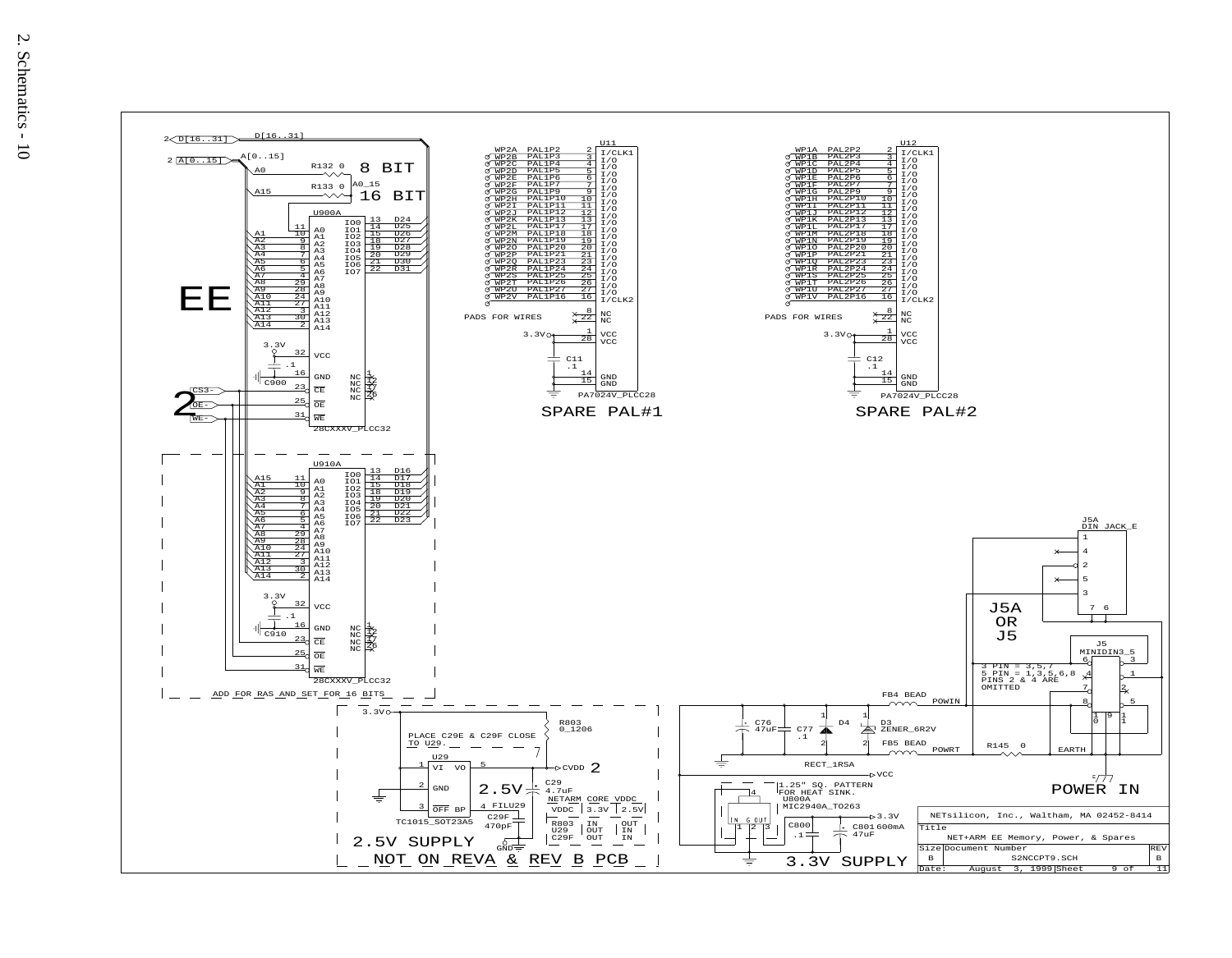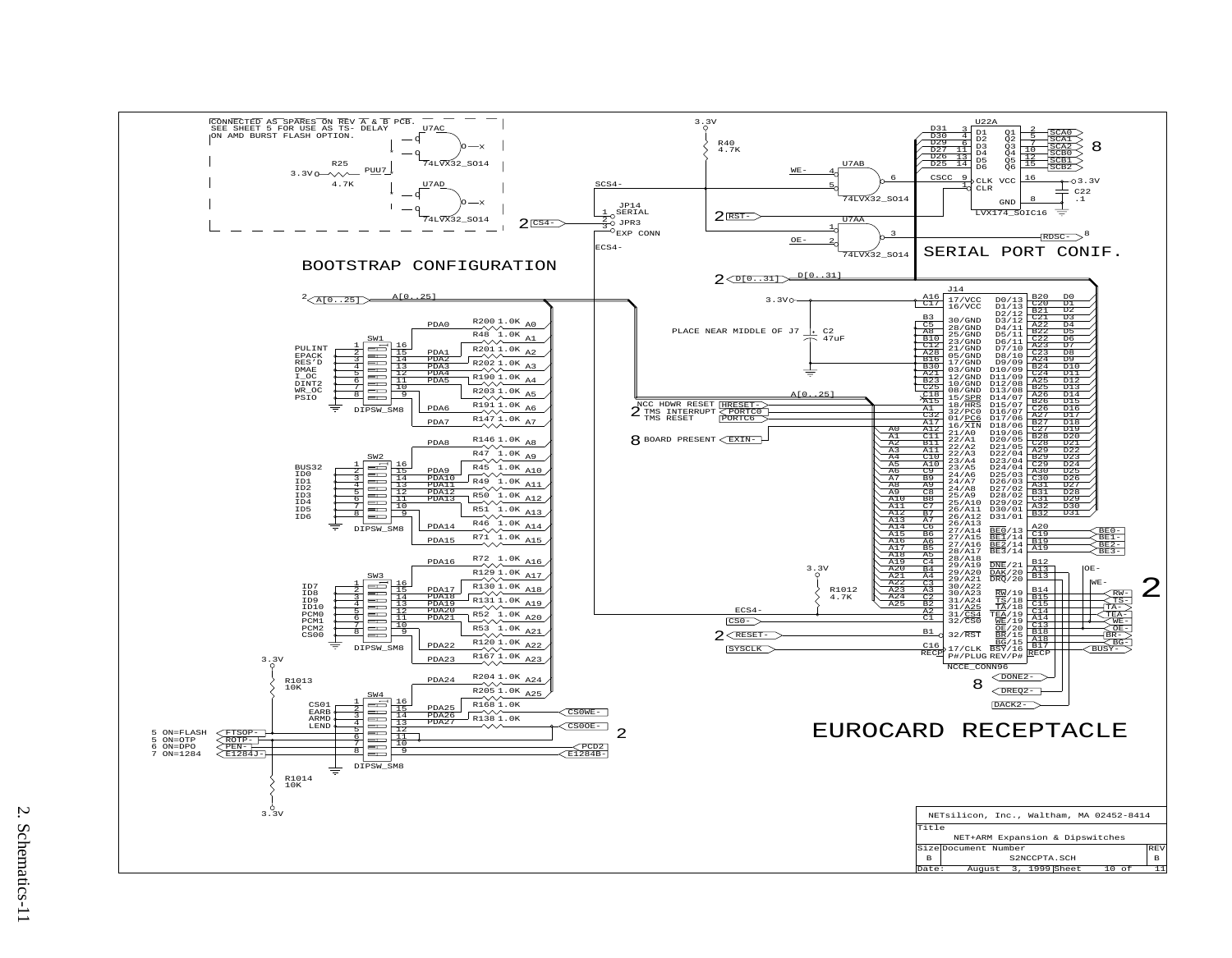

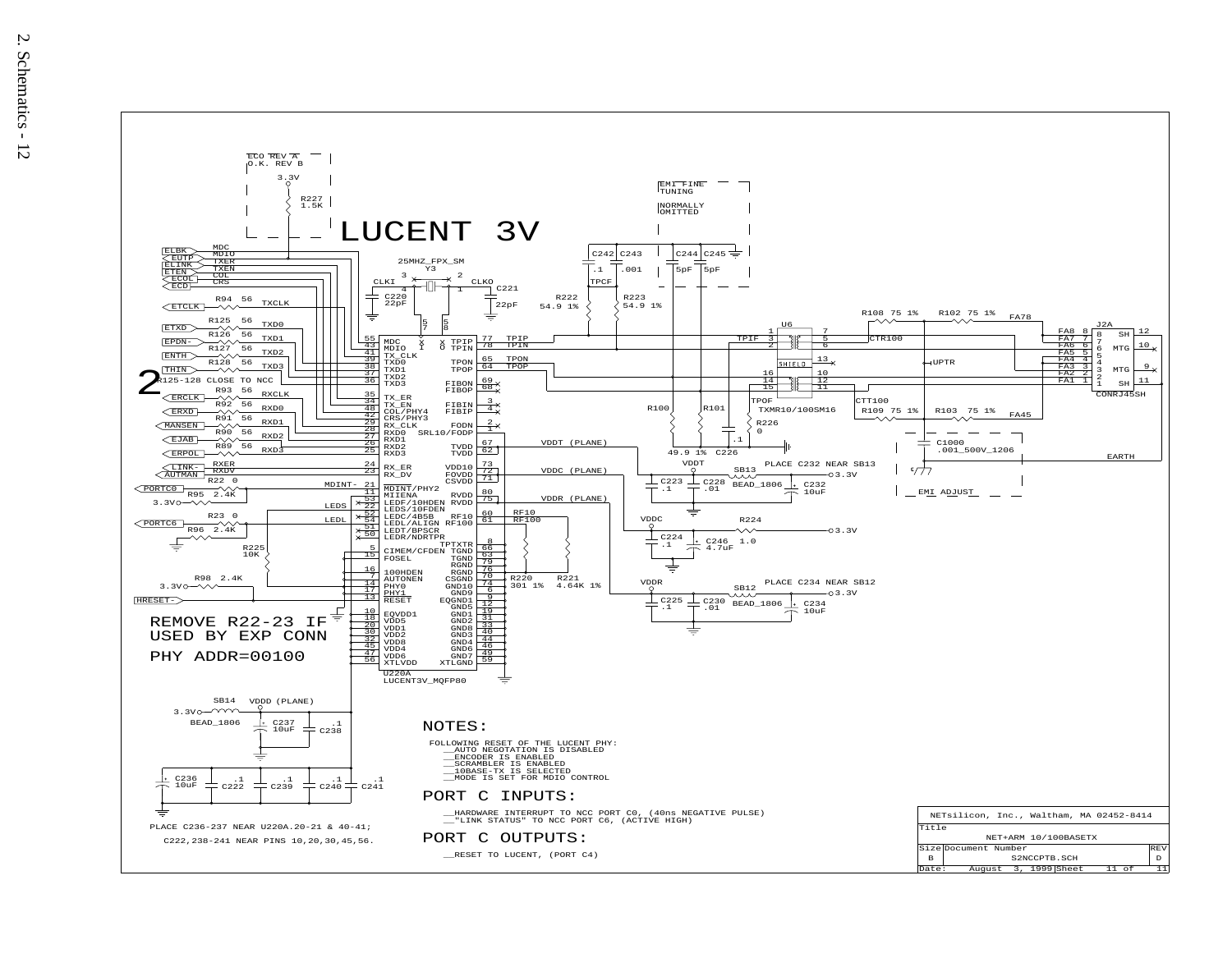<span id="page-26-0"></span>

| Part No.  | Ref. Des.                     | <b>Description</b>                                  | <b>Supplier</b>                                                | <b>Supplier P/N</b>                         |
|-----------|-------------------------------|-----------------------------------------------------|----------------------------------------------------------------|---------------------------------------------|
| 0005907   | U400A,<br>430A                | <b>FLASH ROM 512K X 16 3.3V</b>                     | <b>AMD</b>                                                     |                                             |
| 0006950   | <b>U900A</b>                  | EEPROM 8K X 8 3.3V PLCCC                            | <b>ATMEL</b>                                                   | AT28LV64B                                   |
| 0041785*  | U700A,<br>710A,<br>720A, 730A | <b>NEC</b><br>DRAM 64M 4M X 16 3.3V TSOP50          |                                                                | UPD4264165G5-<br>$A60-7JF$                  |
| 0041906** |                               | U750, U760 SDRAM 64M X 16 3.3V 10ns/66MHz           | Micron                                                         | MT48CL4M16A2                                |
| 103195    | U7A                           | IC 74LVX32 3.3V QUAD 21                             | Motorola                                                       | MC74LVX32MX                                 |
| 113060    | U8A                           | IC 74LVX244 8BIT SOIC20<br><b>Texas Instruments</b> |                                                                | SN74LVC244ADW<br>$\mathbb{R}$               |
| 122010    | U950, 960                     | IC XCVR RS232 SOIC24 HI                             | Harris                                                         | <b>HIN208IB</b>                             |
| 122011    | U <sub>9</sub>                | IC RS232 QUAD REC 1489                              | <b>Texas Instruments</b>                                       | <b>SN75189HDR</b>                           |
| 0122915*  | U <sub>6</sub>                | <b>IC TRANSFORMER 100 BASE TX</b>                   | Oasis                                                          | XMS0105                                     |
| 0122925   | U5A                           | IC MAX811 VOLT MONITOR 4 PIN SOT-143                | <b>MAXIM</b>                                                   | MAX811MEUS-T                                |
| 0122926   | <b>U220A</b>                  | IC 10/100 PHY MII 3.3V                              | Lucent                                                         | LU3X31FT-J80-<br>$DB$                       |
| 0125906   | U500                          | IC 74FCT 162245 XCEIVER SSOP48<br><b>CYPRESS</b>    |                                                                | 474FCT162245TP<br>VC/CTPVC/<br><b>ATPVC</b> |
| 0125907   | U150, 160                     | IC 74FCT 162646 XCEIVER SS0P56                      | CY74FCT162646<br><b>CYPRESS</b><br>TPVC/ATPVS/<br><b>CTPVC</b> |                                             |
| 0133020   | <b>U800A</b>                  | <b>MICREL</b><br>REGULATOR LDO 1.25A 3.3            |                                                                | MIC2904A33BY                                |
| 0136951A  |                               | U100 (12-1) IC NCC ATMEL #55595B 12                 | <b>ATMEL</b>                                                   | 55595B                                      |
| 0136962   | U100(15)                      | <b>IC ATMEL</b>                                     | <b>ATMEL</b>                                                   | 56504D-03                                   |

3. NET+Works Development Board Bill of Materials -1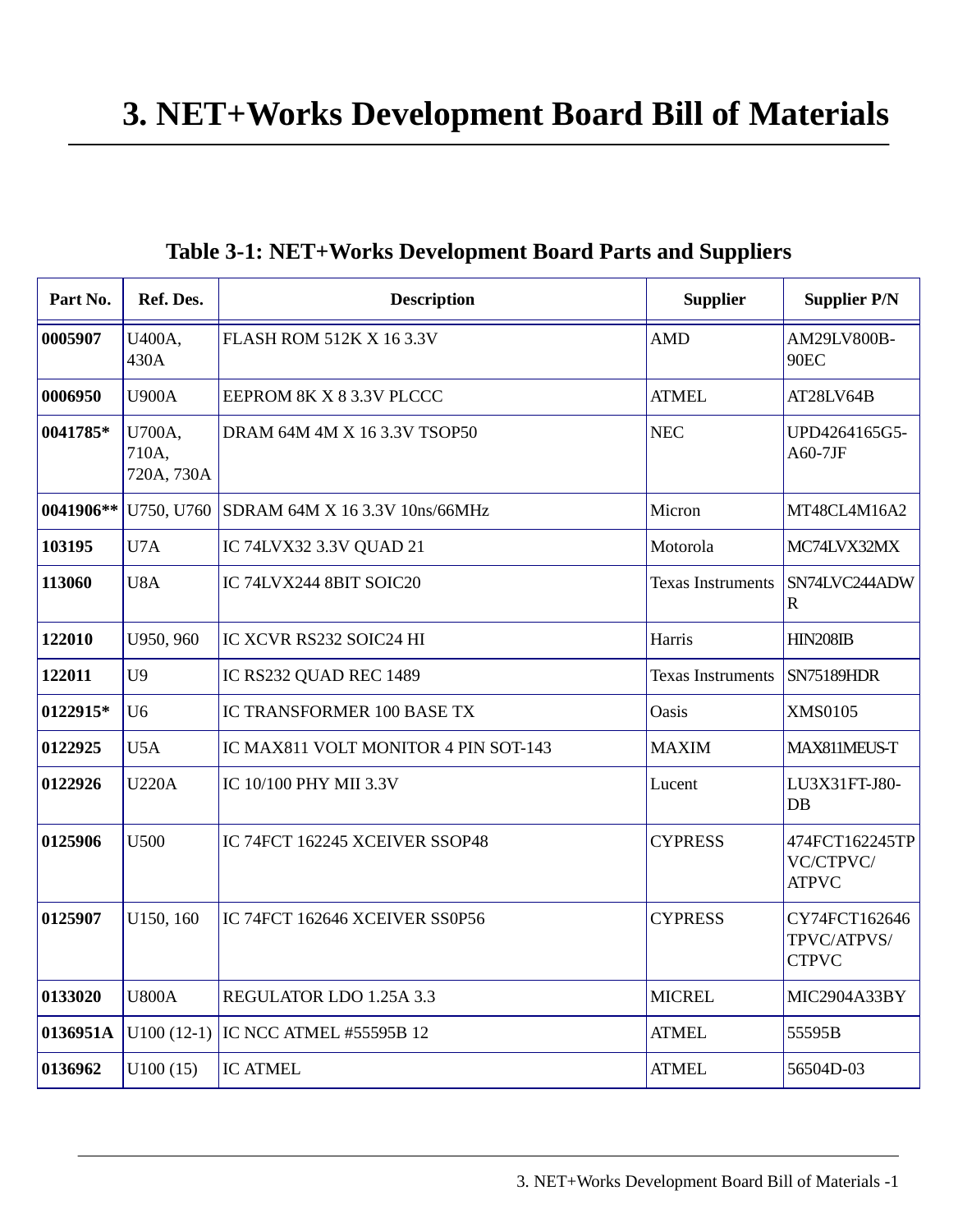| Part No. | Ref. Des.                        | <b>Description</b>                    | <b>Supplier</b>    | <b>Supplier P/N</b>                                   |
|----------|----------------------------------|---------------------------------------|--------------------|-------------------------------------------------------|
| 0136972  | U100(40)                         | <b>IC ATMEL</b>                       | <b>ATMEL</b>       | 56504D-02                                             |
| 0143900  | D <sub>4</sub>                   | DIODE 1.5A RECTIFIER SOD-87 (SM)      | <b>PHILIPS</b>     | BYD17D                                                |
| 0140910  | D <sub>100</sub> -126            | DIODE DUAL SCHOTTKEY SO               | <b>DIGIKEY</b>     | BAT54CCT-ND                                           |
| 0163110  | $SW1-4$                          | SWITCH SPST 8POS 1/2 PITCH DIP 16 PIN | C & K              | TD08H0SK1                                             |
| 0174900  | U6, 7,<br>U460A,<br><b>U470A</b> | SOCKET PLCC32 LOW PROFILE (SM)        | <b>AMP</b>         | 3-822273-1                                            |
| 0175903  | Y3                               | CRYSTAL 25 MHZ FUNDAMENTAL 20 pf SM   | <b>FOX</b>         | FPX-SM25                                              |
| 0179903  | Y <sub>1</sub> A                 | Oscillator                            | Ecliptek           | EP2600-TTS-<br>33.1776M or<br>EC2600-TTX-<br>33.1776M |
| 0190900  | FB4-11                           | FERRITE BEAD 90Z @ 100MHZ (SM)        | <b>FAIR-RITE</b>   | 2743021446                                            |
| 0190903  | TB6,<br>TB8-11**                 | FERRITE BEAD 750Z 100MHZ SM 0805      | <b>MURATA</b>      | BLM21B751SPT                                          |
| 0190950  | SB1-5, 12-<br>14                 | EMI FILTER FERRITE CHIP EIA 1806      | <b>MURATA ERIE</b> | BLM41A800SPT                                          |
| 0263901  | C220, 221                        | CAP 22 PF 50V 5% 0603                 | Any XR7            |                                                       |
| 0268901  | C1000                            | CAP .001 MFD 500V 20% X7R (SM 1206)   | VIT                | VJ206Y102KXEMT                                        |
| 0268902  | $C71-74, 78-$<br>81, 114, 243    | CAP .001 MFD 50V 10%                  | Any XR7            |                                                       |
| 0270901  | C111, 228,<br>230                | CAP .01 MFD 50V 10% 0603              | Any XR7            |                                                       |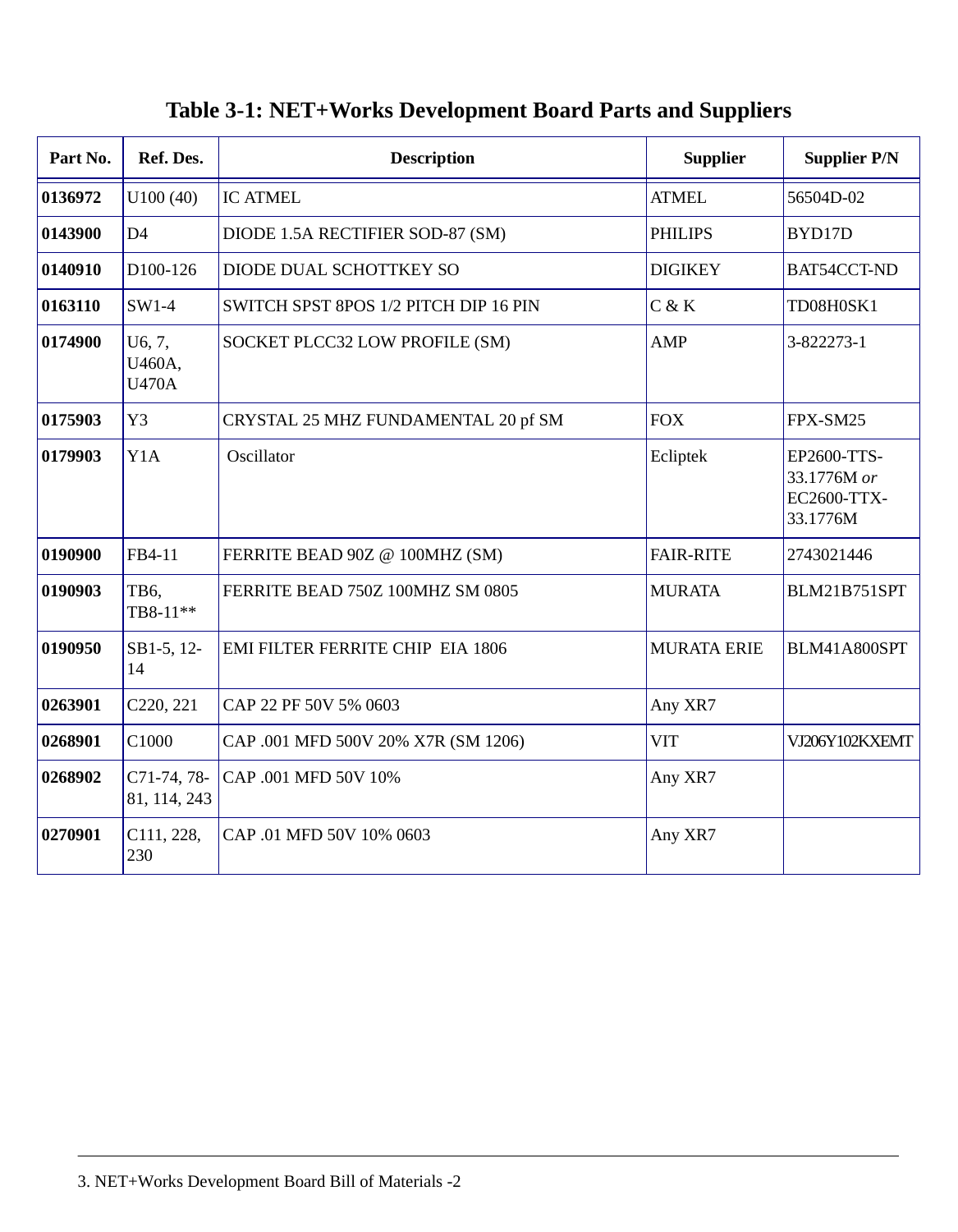| Part No. | Ref. Des.                                                                                                                                                                                                                                                                | <b>Description</b>                  | <b>Supplier</b>  | <b>Supplier P/N</b>        |
|----------|--------------------------------------------------------------------------------------------------------------------------------------------------------------------------------------------------------------------------------------------------------------------------|-------------------------------------|------------------|----------------------------|
| 0272903  | C5, 22, 65,<br>77, 100-103,<br>105-108,<br>112, 150,<br>151, 160,<br>161, 222-<br>226, 238-<br>242, 400,<br>401, 430,<br>431, 460,<br>470, 500,<br>501, 700*,<br>701*, 710*,<br>711*, 720*,<br>721*, 730*,<br>731*, 740-<br>745**, 800,<br>900, 951-<br>955, 961-<br>965 | CAP .1 MFD 16V 10% 0603             | <b>PANASONIC</b> | ECS-HIVY104R               |
| 0280950  | C232, 234,<br>236, 237                                                                                                                                                                                                                                                   | CAP 10 MFD 10V 10% (SM CASE SIZE C) | <b>KEMET</b>     | T491C106K010A<br>S         |
| 0284902  | C64                                                                                                                                                                                                                                                                      | CAP 56 PF 50V 5% 0603               | <b>ANY</b>       |                            |
| 0288001  | C104, 113,<br>246, 950,<br>960                                                                                                                                                                                                                                           | CAP 4.7 MFD 16V 20% SIZE B TANTALUM | <b>ROHM</b>      | TCFGBIC475K8<br>R          |
| 0288901  | C <sub>2</sub> , 70, 76,<br>95, 801                                                                                                                                                                                                                                      | CAP 47 UF 10V 20% (SM CASE D)       | <b>KEMET</b>     | T491D476M010A<br>S or 20AS |
| 0301004  | DZ1, 2                                                                                                                                                                                                                                                                   | SURGE PROTECTOR 300W 5V SOT-23      | <b>ITT</b>       | <b>BAT54ACT-ND</b>         |
| 0370902  | R22, 23, 43,<br>132,145,<br>226, 1000,<br>1002, 1006,<br>1028, 1031                                                                                                                                                                                                      | RES 0 OHM 5% 0603                   | <b>ANY</b>       |                            |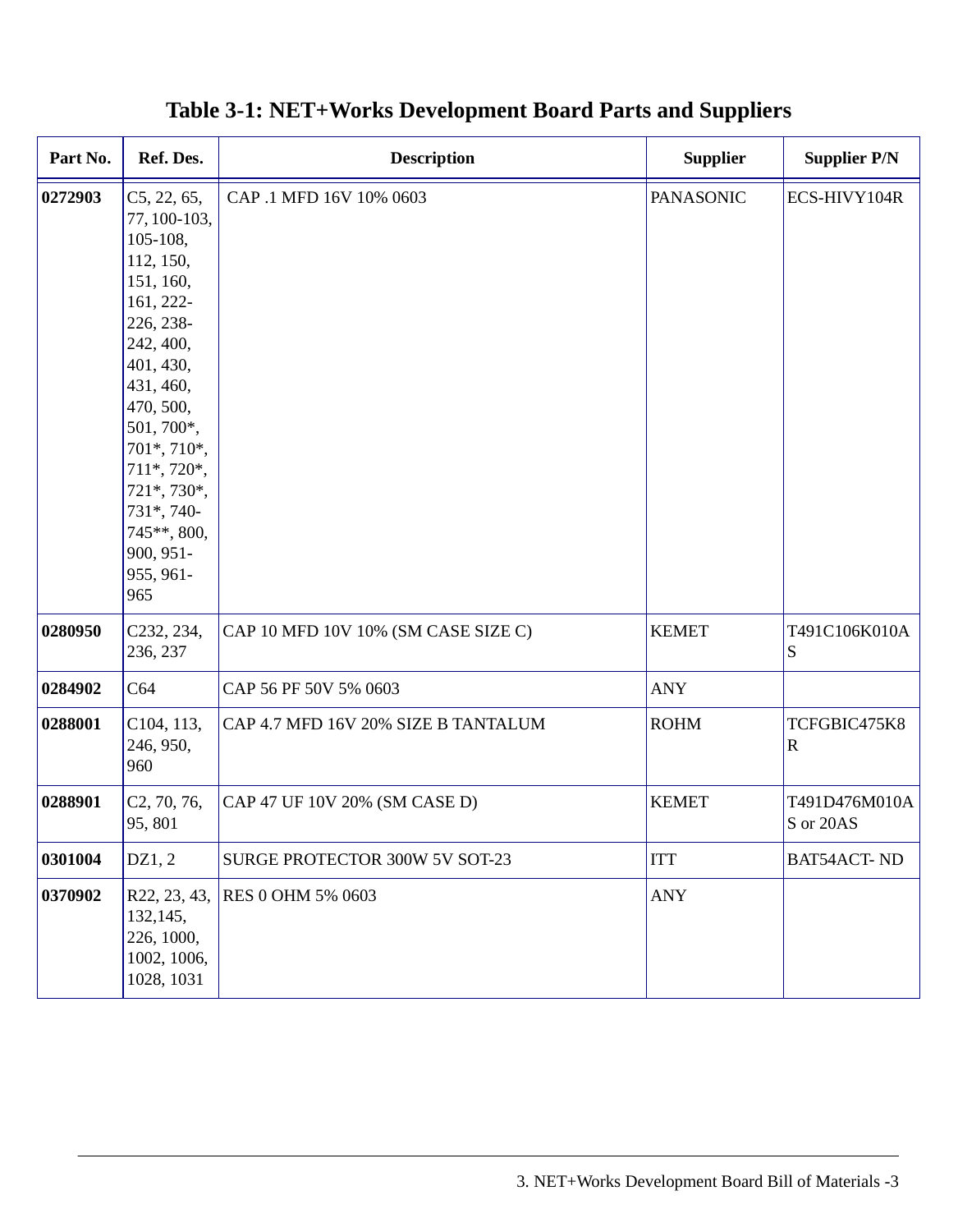| Part No. | Ref. Des.                                                                                                                                                    | <b>Description</b>             | <b>Supplier</b> |                            |
|----------|--------------------------------------------------------------------------------------------------------------------------------------------------------------|--------------------------------|-----------------|----------------------------|
| 0371902  | R <sub>11</sub> -13, 15,<br>16, 42, 77,<br>78, 89-94,<br>125-128.<br>1011, 1015-<br>1018**                                                                   | RES 56 OHM 5% 1/16W 0603       | <b>ANY</b>      |                            |
| 0372902  | 102, 103,<br>108, 109                                                                                                                                        | RES 75 OHM 1% 1/16W 0603       | <b>ANY</b>      |                            |
| 0377902  | R <sub>1</sub> , 65, 84,<br>139, 140                                                                                                                         | RES 100 OHM 5% 1/16W 0603      | <b>ANY</b>      |                            |
| 0384901  | R7, 8                                                                                                                                                        | RES 220 OHM 5% 1/16W 0603      | ANY             |                            |
| 0388031  | R <sub>54</sub>                                                                                                                                              | RES 33 OHM 5% 1/16W 0603       | ANY             |                            |
| 0388100  | R <sub>220</sub>                                                                                                                                             | RES 301 OHM 1% 1/16W 0603      | <b>ANY</b>      |                            |
| 0400002  | RP3-6, 13                                                                                                                                                    | RES NETWORK 4.7K OHMS 1/16W 5% | <b>ROHM</b>     | MNR35-J5R-J472             |
| 0400020  | <b>RP10</b>                                                                                                                                                  | RES NET 10K OHM 1/16W 5%<br>SM | <b>ROHM</b>     | MNR35-J5R-J103             |
| 0400021  | RP1                                                                                                                                                          | RES NET 1K OHMS 1/16W 5% SM    | <b>ROHM</b>     | MNR35-J5R-J102             |
| 0400028  | R227                                                                                                                                                         | RES 1.5K 5% 1/16W 0603         | <b>ANY</b>      |                            |
| 0400032  | RN <sub>6</sub> , 7                                                                                                                                          | RES NET 1K 10-PIN SIP          | <b>DIGIKEY</b>  | 770-103-R472-<br><b>ND</b> |
| 0400034  | R221                                                                                                                                                         | RES 4.64K OHM 1% 1/16W         | ANY             |                            |
| 0400035  | R224                                                                                                                                                         | RES 1 OHM 5% 1/16W 0603        | ANY             |                            |
| 0400904  | R3, 6, 9, 10,<br>45-53, 59,<br>60, 64, 66,<br>71, 72, 83,<br>85, 120,<br>129, 130,<br>131, 138,<br>146, 147,<br>167, 168,<br>190, 191,<br>200-205,<br>1019** | RES 1K OHM .10W 5% (SM 0805)   | <b>ANY</b>      |                            |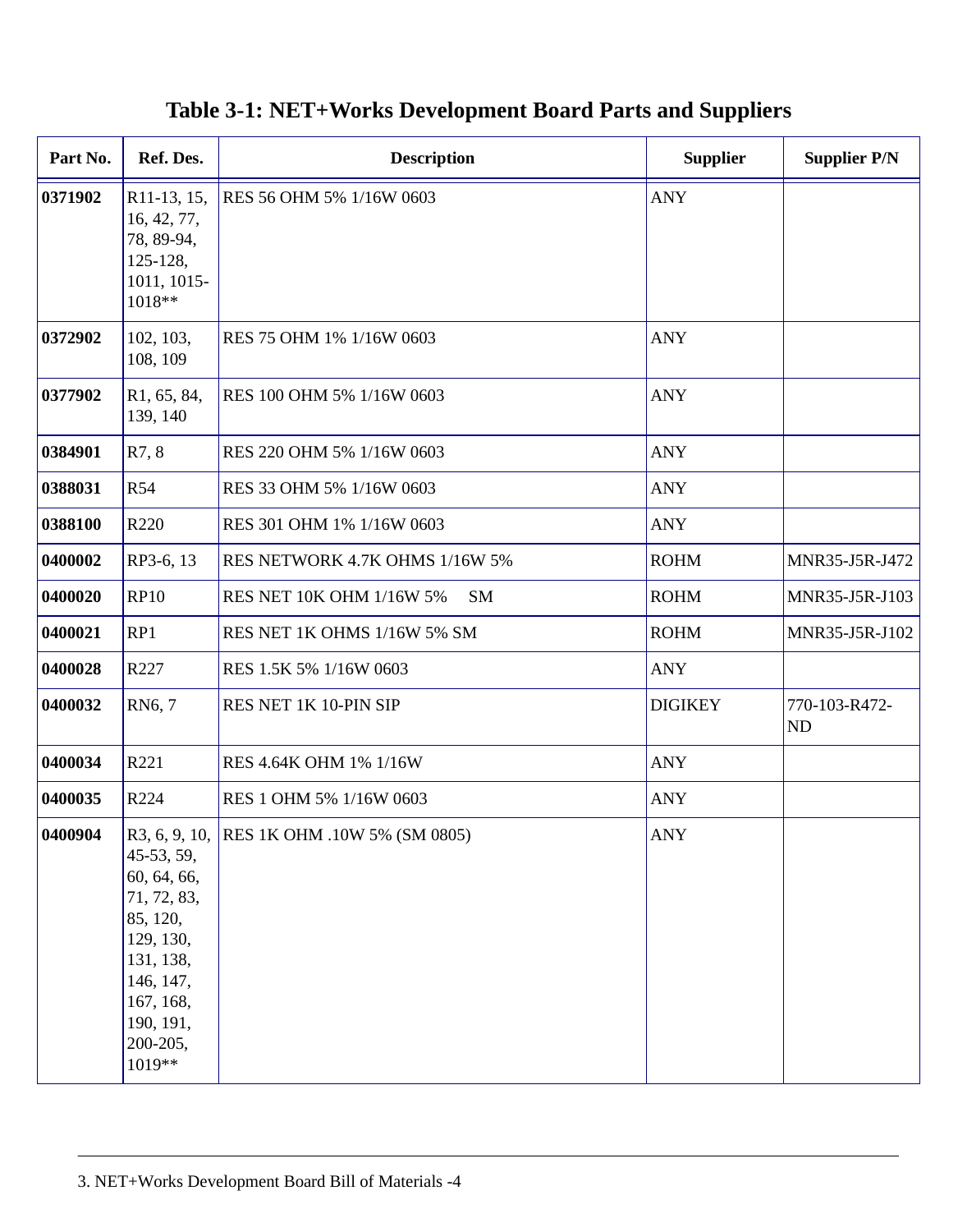| Part No. | Ref. Des.                                                     | <b>Description</b><br><b>Supplier</b>                   |                   | <b>Supplier P/N</b> |
|----------|---------------------------------------------------------------|---------------------------------------------------------|-------------------|---------------------|
| 0416902  | R25-27, 29-<br>40, 63, 67,<br>86, 136,<br>137, 1012           | <b>ANY</b><br>RES 4.7K 5% 1/16W 0603                    |                   |                     |
| 0416906  | R100, 101                                                     | RES 49.9 OHM 1/16W 1%                                   | <b>ANY</b>        |                     |
| 0424904  | R158, 225,<br>1013, 1014                                      | RES 10K 5% 1/16W 0603                                   | ANY               |                     |
| 0425902  | R <sub>149</sub>                                              | RES 15 OHM 1/10W 5% SM 0805                             | <b>ANY</b>        |                     |
| 0432902  | R44, 95, 96,<br>98, R1020-<br>$1023**$                        | RES 2.4K 5% 1/16W 0603                                  | ANY               |                     |
| 0444901  | R222, 223                                                     | RES 54.9 OHM 1% 1/16W 0603                              | ANY               |                     |
| 0602000  | DL1                                                           | <b>LED GREEN</b><br><b>LITEON</b>                       |                   | LTL-10233           |
| 0607002  | DL <sub>2</sub>                                               | LED YELLOW T1 3/4 STD D<br><b>KINGBRIGHT</b>            |                   | L73YD               |
| 0700004  | J2A                                                           | <b>CONN RJ45 8 POS SHIELDED</b><br>AMP                  |                   | 556591-1            |
| 0705000  | J5A                                                           | <b>SINGATRON</b><br>CONN DIN JACK 5 CONTACT 180 DEGREES |                   | DJ-021-5P           |
| 0770750  | <b>P5</b>                                                     | <b>CONN DUEL DB25 FEMALE</b><br>AMP                     |                   | 747867-7            |
| 0770755  | P7                                                            | CONN DUAL DB25 X 2 M/M                                  | AMP               | 227161-9            |
| 0772002  | J14                                                           | CONN 96 PIN STRAIGHT SOCKET 3 ROW                       | AMP               | 535043-4            |
| 0772003  | <b>RN5-8</b>                                                  | SOCKET 10 PIN SIP STRAIGHT                              | AMP               | 643642-3            |
| 0777305  | P17-26                                                        | HEADER 20-PIN $10 X 2 2M$                               | AMP               | 176264-9            |
| 0777550  | P16                                                           | <b>HEADER 50-PIN BOX 4 ROW</b><br><b>MOUSER</b>         |                   | 544-50NFHL-<br>12GT |
| 0778000  |                                                               | <b>FAI TECH</b><br>P8, 9, 27-29 HEADER 3X8 TERMINAL STR |                   | 307-53-08-G2        |
| 0790001  | JP1, 6, 7, 9-<br>14                                           | HEADER 3PIN SINGLE ROW STRAIGHT<br>SINGATRON            |                   | 2201-3-S-02         |
| 0790012  | P <sub>2</sub>                                                | HEADER 7X2 (DOUBLE ROW) STRAIGHT<br>SIGNATRON           |                   | 2202-14-S-02        |
| 0791000  | JP1,6,7,9-14 JUMPER MINI 2-POSITION .1"SPACING<br>DUPONT/BERG |                                                         | $6547 - 004(005)$ |                     |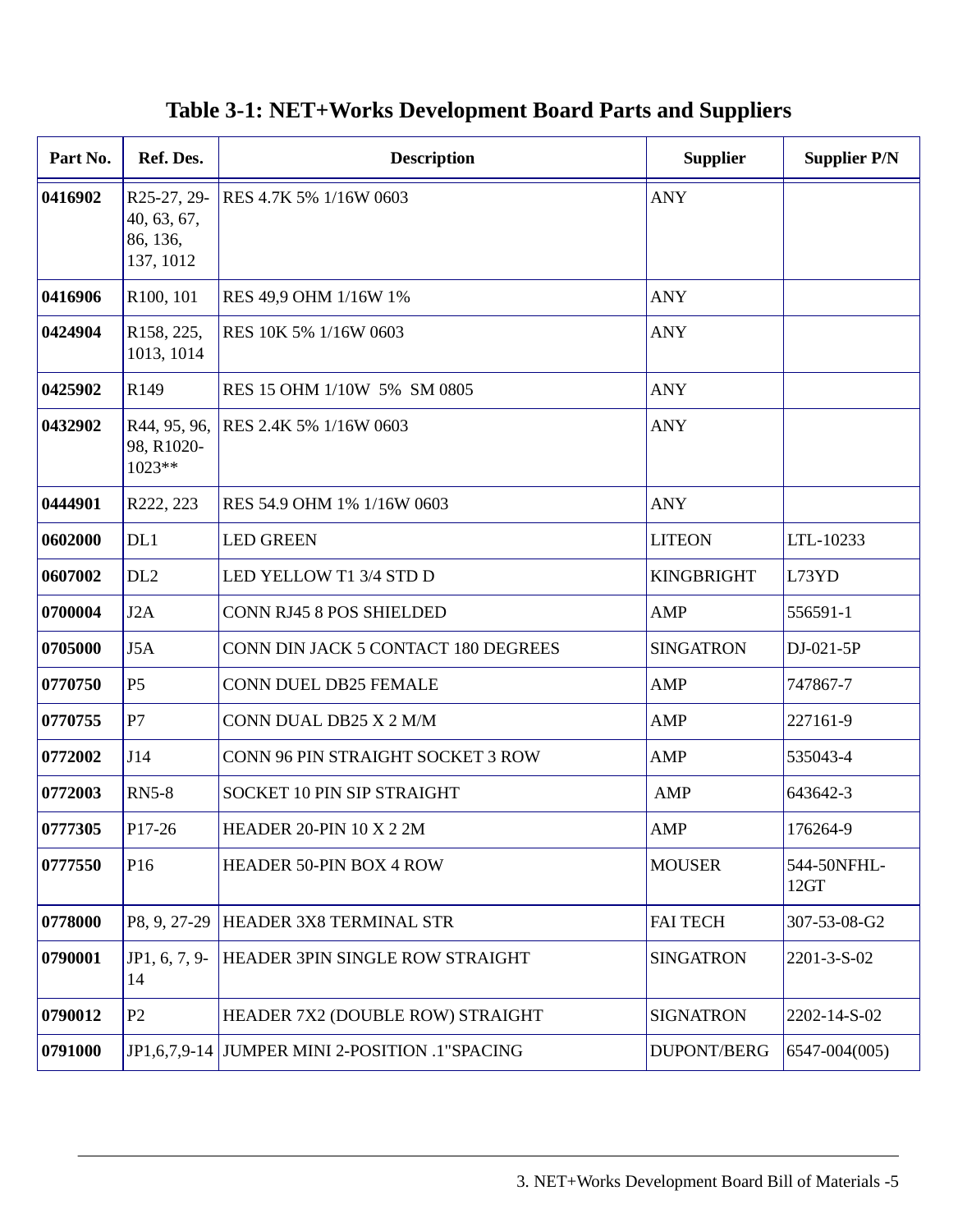| Part No. | Ref. Des.  | <b>Description</b>                  | <b>Supplier</b> | Supplier P/N |
|----------|------------|-------------------------------------|-----------------|--------------|
| 0791001  | P8,9,27-29 | <b>SHUNT (JUMPER) 2X8 .1</b>        | <b>FAI TECH</b> | MJX-MD-8     |
| 1077000  | J5A        | SCREW 2-56 MACH 1/4"L SLOT RD ST/ST | <b>ANY</b>      |              |
| 1510900  | DL1.2      | <b>STANDOFF NETSPRINT LED</b>       | <b>RICHCO</b>   | $S2E-10-01$  |

\* NET+12-1 only.

\*\* NET+15/40 only.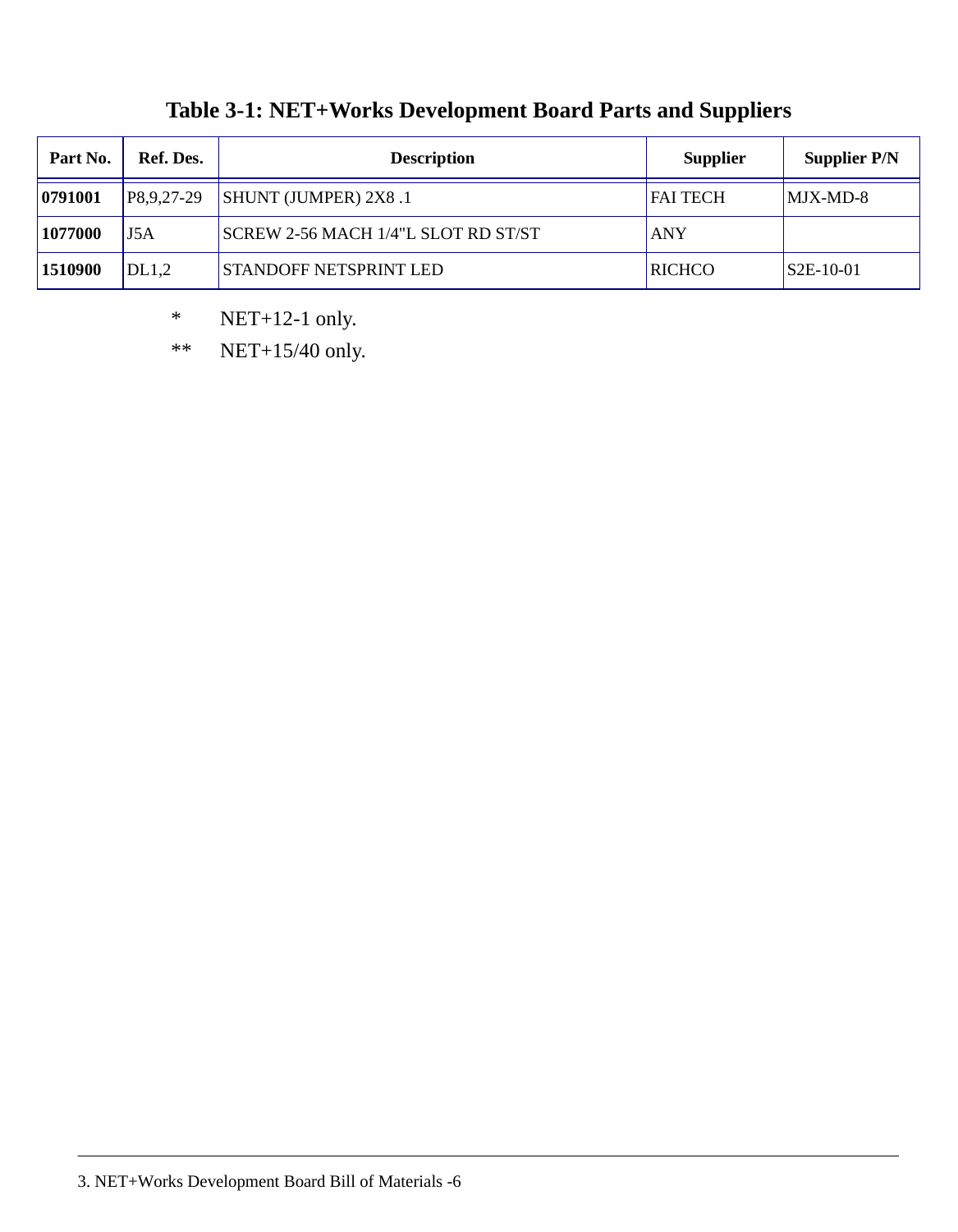**Table 3-2 - Alternate Parts and Suppliers**

| Part No. | <b>Supplier</b>       | <b>Supplier P/N</b>                         | <b>Supplier</b>               | <b>Supplier P/N</b>                      | <b>Supplier</b>               | <b>Supplier P/N</b>           |
|----------|-----------------------|---------------------------------------------|-------------------------------|------------------------------------------|-------------------------------|-------------------------------|
| 0122915  | <b>NPI</b>            | 6170-30                                     |                               |                                          |                               |                               |
| 0125906  | <b>PRICOM</b>         | 74FCT16224<br>5ATV/BTU/<br><b>CTV</b>       | IDT                           | 474FCT1622<br>45                         | <b>QUALITY</b><br><b>SEMI</b> | QS74FCT224<br>5TPV/ATPV       |
| 0125907  | <b>IDT</b>            | IDT74FCT16<br>2646TPVC/<br><b>ATPV/CTPV</b> | <b>PERICOM</b>                | PI74FCT162<br>646 ATV/<br><b>BTU/CTV</b> | QS                            | QS74FCT<br>2646 TPV<br>(ATPV) |
| 0175902  | <b>EPSON</b>          | MA406-<br>18.432MBG                         | <b>VALPY</b><br><b>FISHER</b> | VFSMC-3                                  |                               |                               |
| 0175903  | <b>EPSON</b>          | MA406-<br>25.000MBG                         | <b>HEC</b>                    | HEC-3A-<br>25MHZ-20PF-<br>50PPM          |                               |                               |
| 0190900  | <b>ACT</b>            | FB863226-<br>Y7                             |                               |                                          |                               |                               |
| 0272901  | <b>AVX</b>            | 12065C104K<br><b>ATMA</b>                   | <b>KEMET</b>                  | C1206C104K<br>5RAC                       |                               |                               |
| 0280950  | <b>SPRAGUE</b>        | 293D106X91<br>0C2T                          | <b>SPRAGUE</b>                | 293D106X90<br>16C2T                      |                               |                               |
| 0281901  | <b>AVX</b>            | TAJD226M0<br>16R                            | <b>KEMET</b>                  | T491D226M<br>016AS                       | <b>SPRAGUE</b>                | 293D226X90<br>20D2T           |
| 0288001  | <b>AVX</b>            | TAJB475KO<br>16R                            | <b>SPRAGUE</b>                | 293D475X90<br>16B2T                      | <b>KEMET</b>                  | T491B475K<br><b>O16AS</b>     |
| 0288901  | <b>AVX</b>            | TAJD476MO<br>10R                            | <b>PANASONIC</b>              | ECSH1AD47<br>6R                          | <b>NIC</b>                    | NTC-<br>T476M16RD             |
| 0301004  | DIODES,<br><b>INC</b> | BAT54A                                      | <b>ITT</b>                    | BAT54ATR-7                               | VISHAY-<br><b>LITEON</b>      | BAT54A                        |
| 0400002  | <b>PANASONIC</b>      | EXB-<br>A10P472J                            | <b>ROHM</b>                   | <b>MNR35-J5R-</b><br>J472                | <b>DALE</b>                   | CRA12E1206<br>472J            |

3. NET+Works Development Board Bill of Materials -7